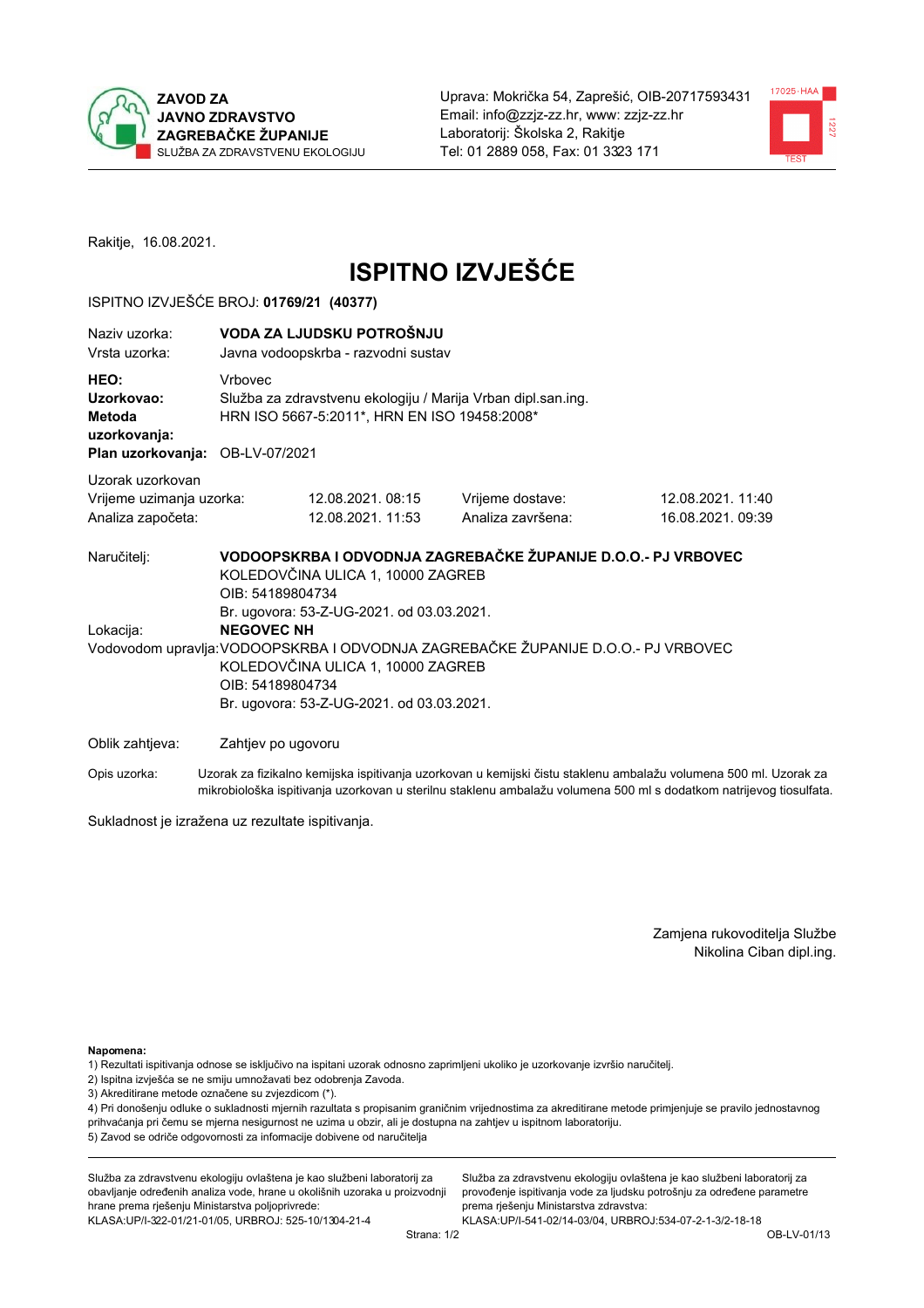## **REZULTATI ISPITIVANJA:**

| Pokazatelj                | <b>Metoda</b>                           | <b>MJ</b>                        | <b>Rezultatt</b> | <b>MDK**</b> | <b>Sukladno</b> |
|---------------------------|-----------------------------------------|----------------------------------|------------------|--------------|-----------------|
| Temperatura               | Standard Methods 21st Ed.<br>2005.2550B | $^{\circ}$ C                     | 21,0             | 25           | DA              |
| Slobodni rezidualni klor  | HRN EN ISO 7393-2:2018*                 | mg/L $Cl2$                       | 0,10             | 0,5          | DA              |
| Boja                      | HRN EN ISO 7887:2012                    | mg/L Pt/Co skale                 | < 5              | 20           | DA              |
| Mutnoća                   | HRN EN ISO 7027-1:2016*                 | NTU jedinica                     | 1,0              | 4            | DA              |
| <b>Miris</b>              | HRN EN 1622:2008                        |                                  | bez              | bez          | DA              |
| Okus                      | HRN EN 1622:2008                        |                                  | bez              | bez          | DA              |
| pH                        | HRN EN ISO 10523:2012*                  | pH jedinica                      | 7,5              | $6.5 - 9.5$  | DA              |
| Temp.pri određivanju pH   |                                         | $\overline{c}$                   | 16,5             |              |                 |
| Elektrovodljivost         | HRN EN 27888:2008*                      | $\mu$ Scm <sup>-1</sup> pri 20°C | 707              | 2.500        | DA              |
| Utrošak KMnO <sub>4</sub> | HRN EN ISO 8467:2001                    | mg/L O <sub>2</sub>              | 1,4              | 5,0          | DA              |
| Kloridi                   | HRN EN ISO 10304-1:2009*                | mg/L CI                          | 12,8             | 250,0        | DA              |
| Nitriti                   | HRN EN ISO 10304-1:2009*                | mg/L $(NO2)$                     | 0,12             | 0,50         | DA              |
| Nitrati                   | HRN EN ISO 10304-1:2009*                | mg/L (NO <sub>3</sub> )          | 6,5              | 50           | DA              |
| Amonij                    | HRN ISO 7150-1:1998*                    | mg/L $(NH_A^+)$                  | < 0,05           | 0,50         | DA              |

trezultat izražen kao manje od (<) odnosi se na granicu kvantifikacije

\*\*maksimalno dozvoljena koncentracija

## Izjava o sukladnosti

Prema ispitanim parametrima uzorak vode JE SUKLADAN zahtjevima članka 5. Zakona o vodi za ljudsku potrošnju (NN 56/2013, 64/2015, 104/2017, 115/2018, 16/2020) i priloga I Pravilnika o parametrima sukladnosti, metodama analize, monitoringu i planovima sigurnosti vode za ljudsku potrošnju te načinu vođenja registra pravnih osoba koje obavljaju djelatnost javne vodoopskrbe (NN 125/2017, 39/2020).

> Rukovoditelj Odjela Nikolina Ciban dipl.ing.

# Odjel za mikrobiološka ispitivanja voda

## **REZULTATI ISPITIVANJA:**

| Pokazateli             | <b>Metoda</b>           | <b>MJ</b>   | <b>Rezultat</b> | $MDK**$ | <b>Sukladno</b> |
|------------------------|-------------------------|-------------|-----------------|---------|-----------------|
| Ukupni kolifomi        | HRN EN ISO 9308-1:2014* | broj/100 mL |                 |         | DA              |
| Escherichia coli       | HRN EN ISO 9308-1:2014* | broj/100 mL |                 |         | DA              |
| Enterokoki             | HRN EN ISO 7899-2:2000* | broj/100 mL |                 |         | DA              |
| Aerobne bakt -36 C/48h | HRN EN ISO 6222:2000*   | broj/1 mL   | 86              | 100     | DA              |
| Aerobne bakt -22 C/72h | HRN EN ISO 6222:2000*   | broj/1 mL   | 90              | 100     | DA              |

\*\*maksimalno dozvoljena koncentracija

#### Izjava o sukladnosti

Prema ispitanim parametrima uzorak vode JE SUKLADAN zahtjevima članka 5. Zakona o vodi za ljudsku potrošnju (NN 56/2013, 64/2015, 104/2017, 115/2018, 16/2020) i priloga I Pravilnika o parametrima sukladnosti, metodama analize, monitoringu i planovima sigurnosti vode za ljudsku potrošnju te načinu vođenja registra pravnih osoba koje obavljaju djelatnost javne vodoopskrbe (NN 125/2017, 39/2020).

> Zamjena rukovoditelja Odjela Ivana Pulić Zelenika dipl.sanit.ing.

### KRAJ ISPITNOG IZVJEŠĆA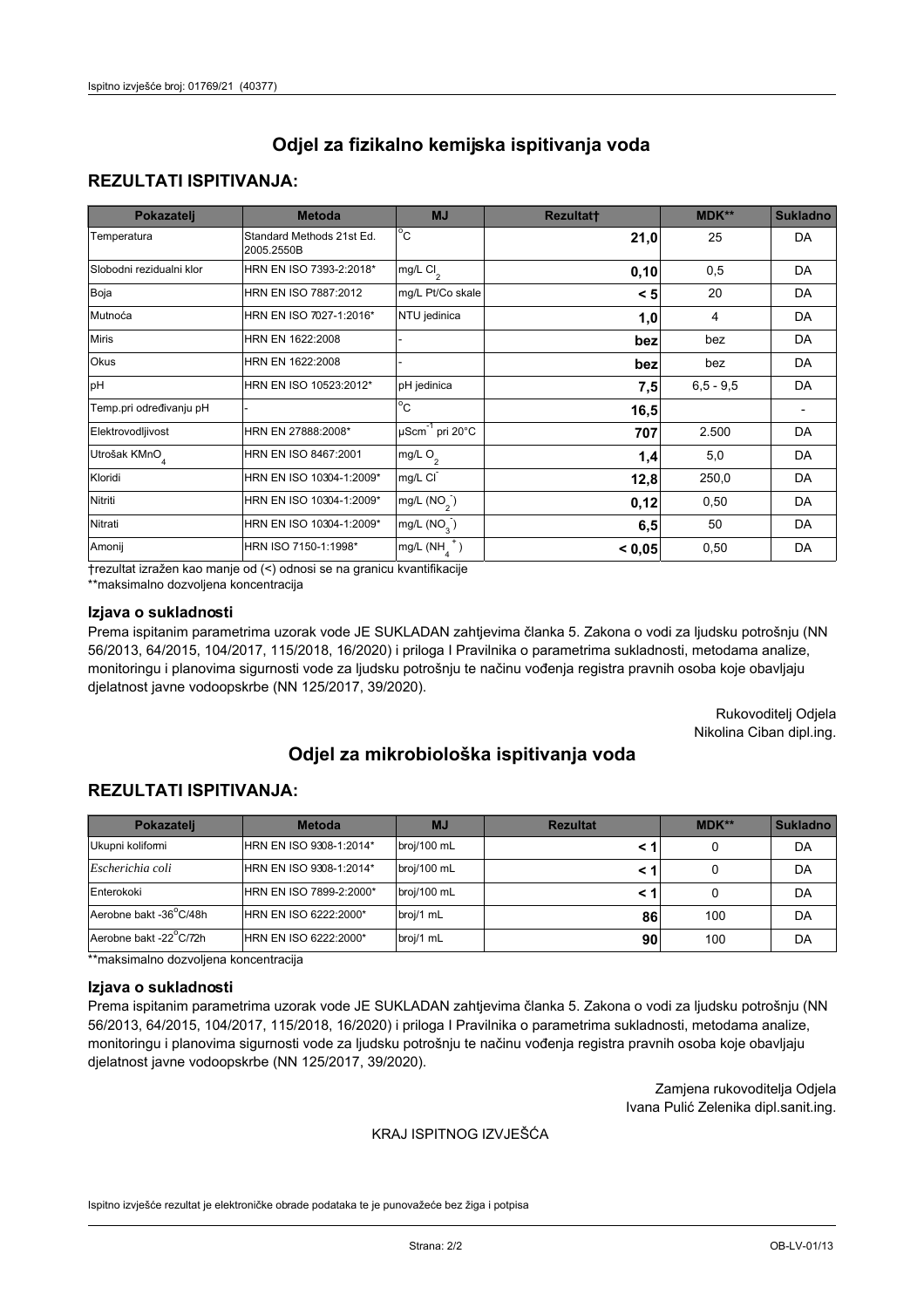



Rakitje, 16.08.2021.

# **ISPITNO IZVJEŠĆE**

## ISPITNO IZVJEŠĆE BROJ: 01770/21 (40378)

| Naziy uzorka:<br>Vrsta uzorka:                                    |                          | VODA ZA LJUDSKU POTROŠNJU<br>Javna vodoopskrba - razvodni sustav                                             |                                                                                   |                                                                                                                  |  |  |  |
|-------------------------------------------------------------------|--------------------------|--------------------------------------------------------------------------------------------------------------|-----------------------------------------------------------------------------------|------------------------------------------------------------------------------------------------------------------|--|--|--|
| HEO:<br>Uzorkovao:<br>Metoda<br>uzorkovanja:<br>Plan uzorkovanja: | Vrbovec<br>OB-LV-07/2021 | Služba za zdravstvenu ekologiju / Marija Vrban dipl.san.ing.<br>HRN ISO 5667-5:2011*, HRN EN ISO 19458:2008* |                                                                                   |                                                                                                                  |  |  |  |
| Uzorak uzorkovan                                                  |                          |                                                                                                              |                                                                                   |                                                                                                                  |  |  |  |
| Vrijeme uzimanja uzorka:<br>Analiza započeta:                     |                          | 12.08.2021.08:30<br>12.08.2021. 11:54                                                                        | Vrijeme dostave:<br>Analiza završena:                                             | 12.08.2021.11:40<br>16.08.2021. 09:41                                                                            |  |  |  |
| Naručitelj:                                                       | OIB: 54189804734         | KOLEDOVČINA ULICA 1, 10000 ZAGREB<br>Br. ugovora: 53-Z-UG-2021. od 03.03.2021.                               | VODOOPSKRBA I ODVODNJA ZAGREBAČKE ŽUPANIJE D.O.O.- PJ VRBOVEC                     |                                                                                                                  |  |  |  |
| Lokacija:                                                         | UI. 1. SVIBNJA NH        |                                                                                                              |                                                                                   |                                                                                                                  |  |  |  |
|                                                                   | OIB: 54189804734         | KOLEDOVČINA ULICA 1, 10000 ZAGREB<br>Br. ugovora: 53-Z-UG-2021. od 03.03.2021.                               | Vodovodom upravlja: VODOOPSKRBA I ODVODNJA ZAGREBAČKE ŽUPANIJE D.O.O.- PJ VRBOVEC |                                                                                                                  |  |  |  |
| Oblik zahtjeva:                                                   | Zahtjev po ugovoru       |                                                                                                              |                                                                                   |                                                                                                                  |  |  |  |
| Opis uzorka:                                                      |                          |                                                                                                              |                                                                                   | Uzorak za fizikalno kemijska ispitivanja uzorkovan u kemijski čistu staklenu ambalažu volumena 500 ml. Uzorak za |  |  |  |

Sukladnost je izražena uz rezultate ispitivanja.

Zamjena rukovoditelja Službe Nikolina Ciban dipl.ing.

Napomena:

1) Rezultati ispitivanja odnose se isključivo na ispitani uzorak odnosno zaprimljeni ukoliko je uzorkovanje izvršio naručitelj.

- 2) Ispitna izvješća se ne smiju umnožavati bez odobrenja Zavoda.
- 3) Akreditirane metode označene su zvjezdicom (\*).

4) Pri donošenju odluke o sukladnosti mjernih razultata s propisanim graničnim vrijednostima za akreditirane metode primjenjuje se pravilo jednostavnog prihvaćanja pri čemu se mjerna nesigurnost ne uzima u obzir, ali je dostupna na zahtjev u ispitnom laboratoriju. 5) Zavod se odriče odgovornosti za informacije dobivene od naručitelja

mikrobiološka ispitivanja uzorkovan u sterilnu staklenu ambalažu volumena 500 ml s dodatkom natrijevog tiosulfata.

Služba za zdravstvenu ekologiju ovlaštena je kao službeni laboratorij za obavljanje određenih analiza vode, hrane u okolišnih uzoraka u proizvodnji hrane prema rješenju Ministarstva poljoprivrede: KLASA: UP/I-322-01/21-01/05, URBROJ: 525-10/1304-21-4

Služba za zdravstvenu ekologiju ovlaštena je kao službeni laboratorij za provođenje ispitivanja vode za ljudsku potrošnju za određene parametre prema rješenju Ministarstva zdravstva: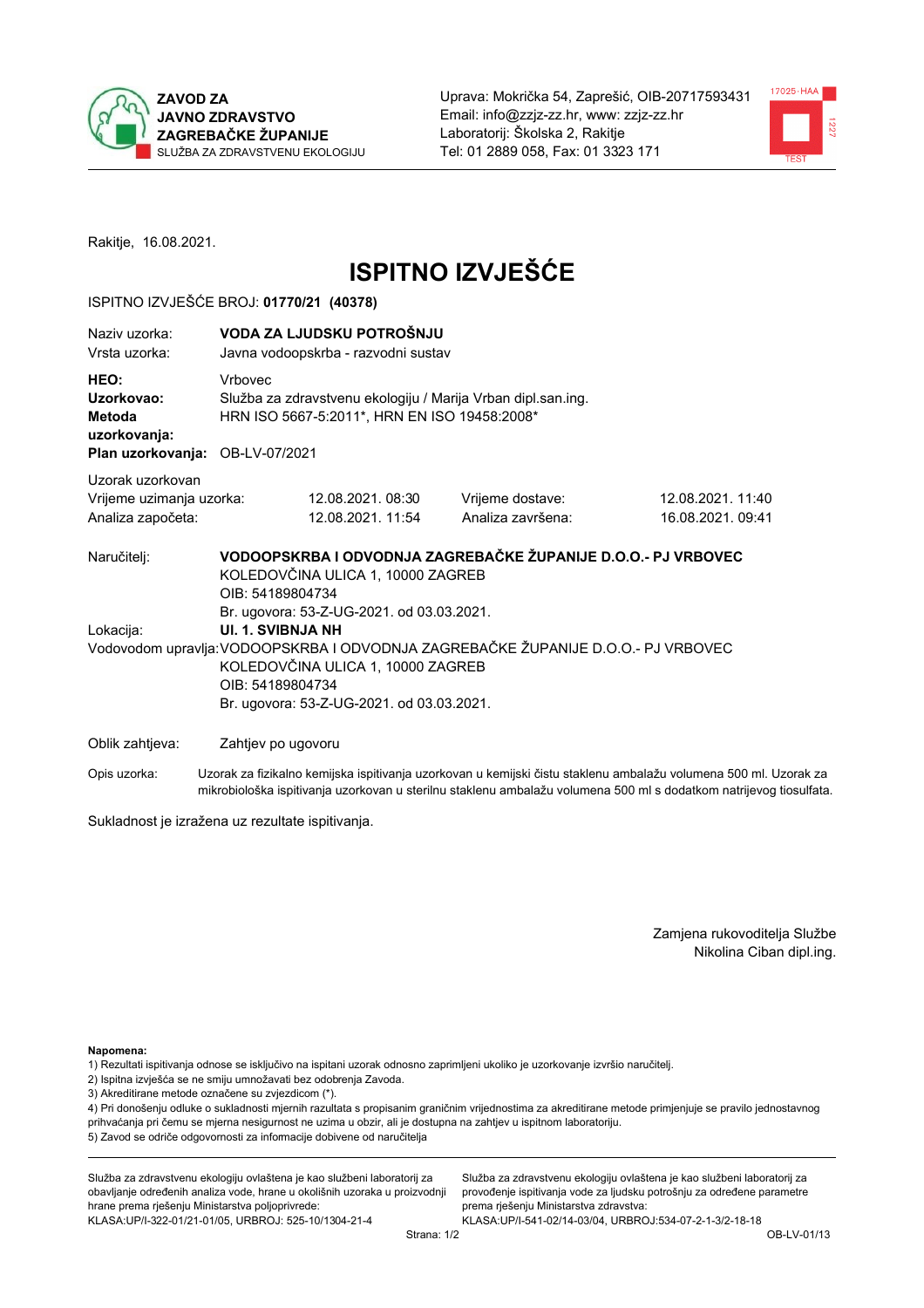## **REZULTATI ISPITIVANJA:**

| Pokazatelj                | <b>Metoda</b>                           | <b>MJ</b>                        | <b>Rezultatt</b> | MDK**       | <b>Sukladno</b> |
|---------------------------|-----------------------------------------|----------------------------------|------------------|-------------|-----------------|
| Temperatura               | Standard Methods 21st Ed.<br>2005.2550B | $\overline{^{\circ}C}$           | 19               | 25          | DA              |
| Slobodni rezidualni klor  | HRN EN ISO 7393-2:2018*                 | mg/L $Cl2$                       | 0,16             | 0,5         | DA              |
| Boja                      | HRN EN ISO 7887:2012                    | mg/L Pt/Co skale                 | < 5              | 20          | DA              |
| Mutnoća                   | HRN EN ISO 7027-1:2016*                 | NTU jedinica                     | 0,32             | 4           | DA              |
| <b>Miris</b>              | HRN EN 1622:2008                        |                                  | bez              | bez         | DA              |
| Okus                      | HRN EN 1622:2008                        |                                  | bez              | bez         | DA              |
| pH                        | HRN EN ISO 10523:2012*                  | pH jedinica                      | 7,5              | $6.5 - 9.5$ | DA              |
| Temp.pri određivanju pH   |                                         | $\overline{c}$                   | 16,9             |             |                 |
| Elektrovodljivost         | HRN EN 27888:2008*                      | $\mu$ Scm <sup>-1</sup> pri 20°C | 685              | 2.500       | DA              |
| Utrošak KMnO <sub>4</sub> | HRN EN ISO 8467:2001                    | mg/L $O_2$                       | 1,1              | 5,0         | DA              |
| Kloridi                   | HRN EN ISO 10304-1:2009*                | mg/L CI                          | 12,1             | 250,0       | DA              |
| Nitriti                   | HRN EN ISO 10304-1:2009*                | mg/L (NO <sub>2</sub> )          | < 0,050          | 0,50        | DA              |
| Nitrati                   | HRN EN ISO 10304-1:2009*                | mg/L $(NO3)$                     | 6,4              | 50          | DA              |
| Amonij                    | HRN ISO 7150-1:1998*                    | mg/L $(NH_{\lambda}^{\dagger})$  | 0,25             | 0,50        | DA              |

trezultat izražen kao manje od (<) odnosi se na granicu kvantifikacije

\*\*maksimalno dozvoljena koncentracija

### Izjava o sukladnosti

Prema ispitanim parametrima uzorak vode JE SUKLADAN zahtjevima članka 5. Zakona o vodi za ljudsku potrošnju (NN 56/2013, 64/2015, 104/2017, 115/2018, 16/2020) i priloga I Pravilnika o parametrima sukladnosti, metodama analize, monitoringu i planovima sigurnosti vode za ljudsku potrošnju te načinu vođenja registra pravnih osoba koje obavljaju djelatnost javne vodoopskrbe (NN 125/2017, 39/2020).

> Rukovoditelj Odjela Nikolina Ciban dipl.ing.

# Odjel za mikrobiološka ispitivanja voda

## **REZULTATI ISPITIVANJA:**

| Pokazateli             | <b>Metoda</b>           | <b>MJ</b>   | <b>Rezultat</b> | $MDK**$ | <b>Sukladno</b> |
|------------------------|-------------------------|-------------|-----------------|---------|-----------------|
| Ukupni kolifomi        | HRN EN ISO 9308-1:2014* | broj/100 mL |                 |         | DA              |
| Escherichia coli       | HRN EN ISO 9308-1:2014* | broj/100 mL |                 |         | DA              |
| Enterokoki             | HRN EN ISO 7899-2:2000* | broj/100 mL |                 |         | DA              |
| Aerobne bakt -36 C/48h | HRN EN ISO 6222:2000*   | broj/1 mL   |                 | 100     | DA              |
| Aerobne bakt -22 C/72h | HRN EN ISO 6222:2000*   | broj/1 mL   |                 | 100     | DA              |

\*\*maksimalno dozvoljena koncentracija

#### Izjava o sukladnosti

Prema ispitanim parametrima uzorak vode JE SUKLADAN zahtjevima članka 5. Zakona o vodi za ljudsku potrošnju (NN 56/2013, 64/2015, 104/2017, 115/2018, 16/2020) i priloga I Pravilnika o parametrima sukladnosti, metodama analize, monitoringu i planovima sigurnosti vode za ljudsku potrošnju te načinu vođenja registra pravnih osoba koje obavljaju djelatnost javne vodoopskrbe (NN 125/2017, 39/2020).

> Zamjena rukovoditelja Odjela Ivana Pulić Zelenika dipl.sanit.ing.

### KRAJ ISPITNOG IZVJEŠĆA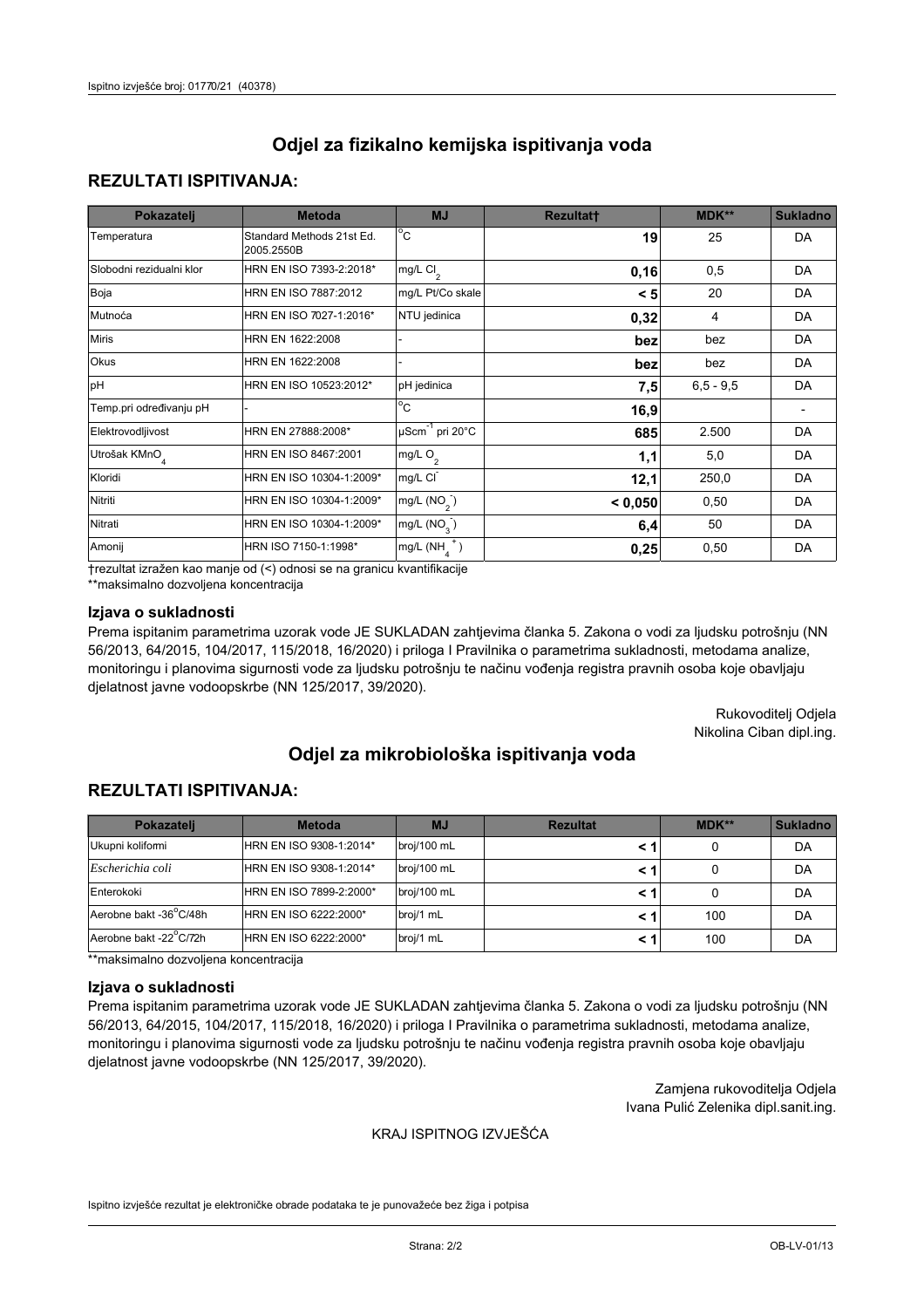



Rakitje, 16.08.2021.

# **ISPITNO IZVJEŠĆE**

## ISPITNO IZVJEŠĆE BROJ: 01771/21 (40379)

| Naziy uzorka:<br>Vrsta uzorka:                                                  |                                                                                                                                                                                                                                                                     | VODA ZA LJUDSKU POTROŠNJU<br>Javna vodoopskrba - razvodni sustav                                             |                                                               |                                      |  |  |
|---------------------------------------------------------------------------------|---------------------------------------------------------------------------------------------------------------------------------------------------------------------------------------------------------------------------------------------------------------------|--------------------------------------------------------------------------------------------------------------|---------------------------------------------------------------|--------------------------------------|--|--|
| HEO:<br>Uzorkovao:<br>Metoda<br>uzorkovanja:<br>Plan uzorkovanja: OB-LV-07/2021 | Vrbovec                                                                                                                                                                                                                                                             | Služba za zdravstvenu ekologiju / Marija Vrban dipl.san.ing.<br>HRN ISO 5667-5:2011*, HRN EN ISO 19458:2008* |                                                               |                                      |  |  |
| Uzorak uzorkovan<br>Vrijeme uzimanja uzorka:<br>Analiza započeta:               |                                                                                                                                                                                                                                                                     | 12.08.2021.08:50<br>12.08.2021. 11:55                                                                        | Vrijeme dostave:<br>Analiza završena:                         | 12.08.2021.11:40<br>16.08.2021.09:41 |  |  |
| Naručitelj:                                                                     | OIB: 54189804734                                                                                                                                                                                                                                                    | KOLEDOVČINA ULICA 1, 10000 ZAGREB                                                                            | VODOOPSKRBA I ODVODNJA ZAGREBAČKE ŽUPANIJE D.O.O.- PJ VRBOVEC |                                      |  |  |
| Lokacija:                                                                       | Br. ugovora: 53-Z-UG-2021. od 03.03.2021.<br>VRBOVEC, KOLODVORSKA UL. NH<br>Vodovodom upravlja: VODOOPSKRBA I ODVODNJA ZAGREBAČKE ŽUPANIJE D.O.O.- PJ VRBOVEC<br>KOLEDOVČINA ULICA 1, 10000 ZAGREB<br>OIB: 54189804734<br>Br. ugovora: 53-Z-UG-2021. od 03.03.2021. |                                                                                                              |                                                               |                                      |  |  |
| Oblik zahtjeva:                                                                 | Zahtjev po ugovoru                                                                                                                                                                                                                                                  |                                                                                                              |                                                               |                                      |  |  |

Opis uzorka: Uzorak za fizikalno kemijska ispitivanja uzorkovan u kemijski čistu staklenu ambalažu volumena 500 ml. Uzorak za mikrobiološka ispitivanja uzorkovan u sterilnu staklenu ambalažu volumena 500 ml s dodatkom natrijevog tiosulfata.

Sukladnost je izražena uz rezultate ispitivanja.

Zamjena rukovoditelja Službe Nikolina Ciban dipl.ing.

Napomena:

1) Rezultati ispitivanja odnose se isključivo na ispitani uzorak odnosno zaprimljeni ukoliko je uzorkovanje izvršio naručitelj.

- 2) Ispitna izvješća se ne smiju umnožavati bez odobrenja Zavoda.
- 3) Akreditirane metode označene su zvjezdicom (\*).

4) Pri donošenju odluke o sukladnosti mjernih razultata s propisanim graničnim vrijednostima za akreditirane metode primjenjuje se pravilo jednostavnog prihvaćanja pri čemu se mjerna nesigurnost ne uzima u obzir, ali je dostupna na zahtjev u ispitnom laboratoriju. 5) Zavod se odriče odgovornosti za informacije dobivene od naručitelja

Služba za zdravstvenu ekologiju ovlaštena je kao službeni laboratorij za obavljanje određenih analiza vode, hrane u okolišnih uzoraka u proizvodnji hrane prema rješenju Ministarstva poljoprivrede: KLASA.UP/I-322-01/21-01/05, URBROJ: 525-10/1304-21-4

Služba za zdravstvenu ekologiju ovlaštena je kao službeni laboratorij za provođenje ispitivanja vode za ljudsku potrošnju za određene parametre prema rješenju Ministarstva zdravstva: KLASA: UP/I-541-02/14-03/04, URBROJ: 534-07-2-1-3/2-18-18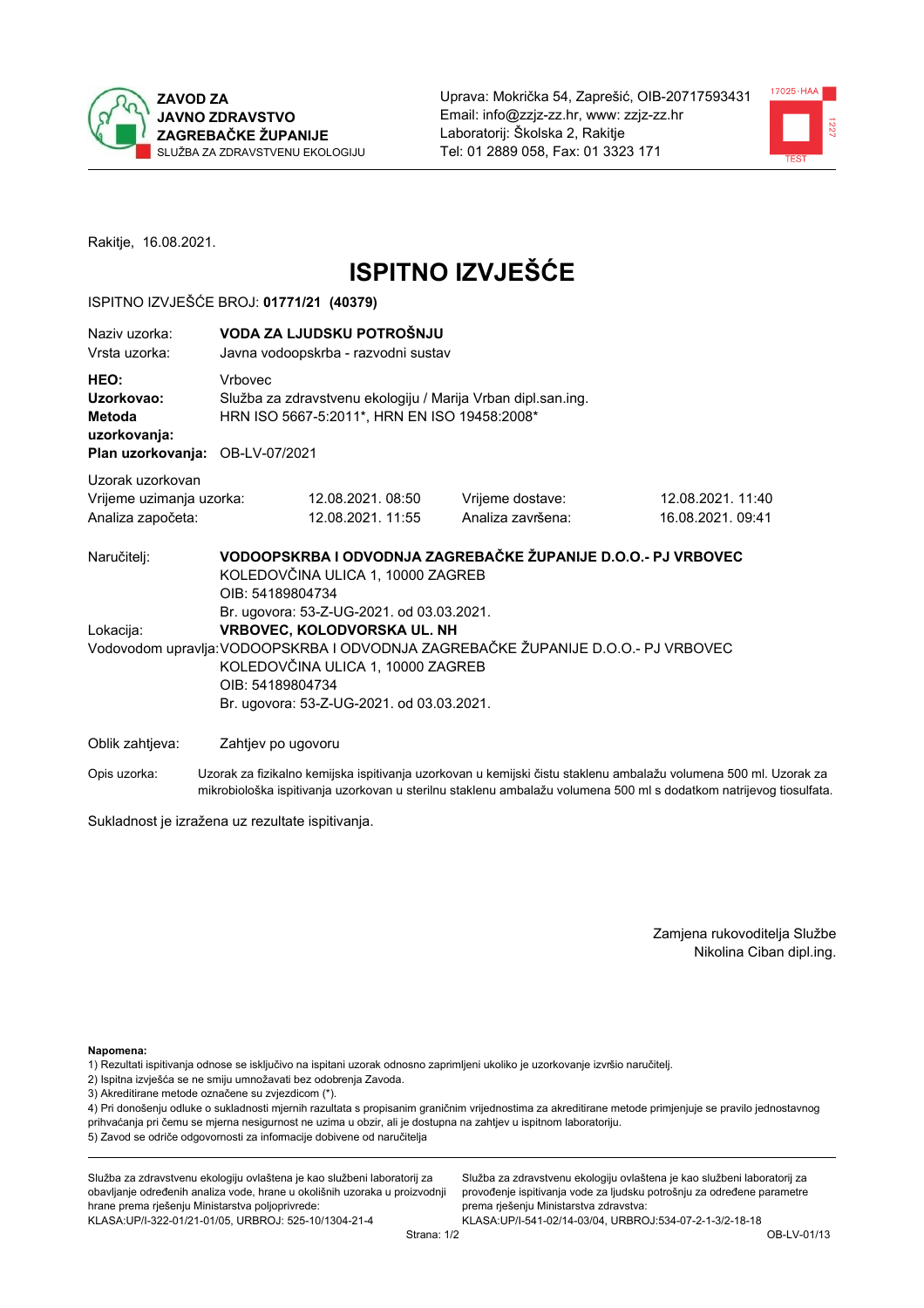## **REZULTATI ISPITIVANJA:**

| Pokazatelj                | <b>Metoda</b>                           | <b>MJ</b>                                   | <b>Rezultatt</b> | MDK**       | <b>Sukladno</b> |
|---------------------------|-----------------------------------------|---------------------------------------------|------------------|-------------|-----------------|
| Temperatura               | Standard Methods 21st Ed.<br>2005.2550B | $^{\circ}$ C                                | 22,6             | 25          | DA              |
| Slobodni rezidualni klor  | HRN EN ISO 7393-2:2018*                 | $\overline{\text{mg/L}}$ Cl <sub>2</sub>    | 0,12             | 0,5         | DA              |
| Boja                      | HRN EN ISO 7887:2012                    | mg/L Pt/Co skale                            | < 5              | 20          | DA              |
| Mutnoća                   | HRN EN ISO 7027-1:2016*                 | NTU jedinica                                | 0,26             | 4           | DA              |
| <b>Miris</b>              | HRN EN 1622:2008                        |                                             | bez              | bez         | DA              |
| Okus                      | HRN EN 1622:2008                        |                                             | bez              | bez         | DA              |
| pH                        | HRN EN ISO 10523:2012*                  | pH jedinica                                 | 7,5              | $6,5 - 9,5$ | DA              |
| Temp.pri određivanju pH   |                                         | $\overline{c}$                              | 17,7             |             |                 |
| Elektrovodljivost         | HRN EN 27888:2008*                      | $\overline{\mu}$ Scm <sup>-1</sup> pri 20°C | 695              | 2.500       | DA              |
| Utrošak KMnO <sub>4</sub> | HRN EN ISO 8467:2001                    | mg/L $O_2$                                  | 0.9              | 5,0         | DA              |
| Kloridi                   | HRN EN ISO 10304-1:2009*                | mg/L CI                                     | 12,1             | 250,0       | DA              |
| Nitriti                   | HRN EN ISO 10304-1:2009*                | mg/L $(NO2)$                                | < 0.050          | 0,50        | DA              |
| Nitrati                   | HRN EN ISO 10304-1:2009*                | mg/L $(NO3)$                                | 6,7              | 50          | DA              |
| Amonij                    | HRN ISO 7150-1:1998*                    | mg/L $(NH_{\lambda}^{\dagger})$             | 0,13             | 0,50        | DA              |

trezultat izražen kao manje od (<) odnosi se na granicu kvantifikacije

\*\*maksimalno dozvoljena koncentracija

### Izjava o sukladnosti

Prema ispitanim parametrima uzorak vode JE SUKLADAN zahtjevima članka 5. Zakona o vodi za ljudsku potrošnju (NN 56/2013, 64/2015, 104/2017, 115/2018, 16/2020) i priloga I Pravilnika o parametrima sukladnosti, metodama analize, monitoringu i planovima sigurnosti vode za ljudsku potrošnju te načinu vođenja registra pravnih osoba koje obavljaju djelatnost javne vodoopskrbe (NN 125/2017, 39/2020).

> Rukovoditelj Odjela Nikolina Ciban dipl.ing.

# Odjel za mikrobiološka ispitivanja voda

## **REZULTATI ISPITIVANJA:**

| Pokazateli             | <b>Metoda</b>           | <b>MJ</b>   | <b>Rezultat</b> | $MDK**$ | <b>Sukladno</b> |
|------------------------|-------------------------|-------------|-----------------|---------|-----------------|
| Ukupni kolifomi        | HRN EN ISO 9308-1:2014* | broj/100 mL |                 |         | DA              |
| Escherichia coli       | HRN EN ISO 9308-1:2014* | broj/100 mL |                 |         | DA              |
| Enterokoki             | HRN EN ISO 7899-2:2000* | broj/100 mL |                 |         | DA              |
| Aerobne bakt -36 C/48h | HRN EN ISO 6222:2000*   | broj/1 mL   |                 | 100     | DA              |
| Aerobne bakt -22 C/72h | HRN EN ISO 6222:2000*   | broj/1 mL   |                 | 100     | DA              |

\*\*maksimalno dozvoljena koncentracija

#### Izjava o sukladnosti

Prema ispitanim parametrima uzorak vode JE SUKLADAN zahtjevima članka 5. Zakona o vodi za ljudsku potrošnju (NN 56/2013, 64/2015, 104/2017, 115/2018, 16/2020) i priloga I Pravilnika o parametrima sukladnosti, metodama analize, monitoringu i planovima sigurnosti vode za ljudsku potrošnju te načinu vođenja registra pravnih osoba koje obavljaju djelatnost javne vodoopskrbe (NN 125/2017, 39/2020).

> Zamjena rukovoditelja Odjela Ivana Pulić Zelenika dipl.sanit.ing.

### KRAJ ISPITNOG IZVJEŠĆA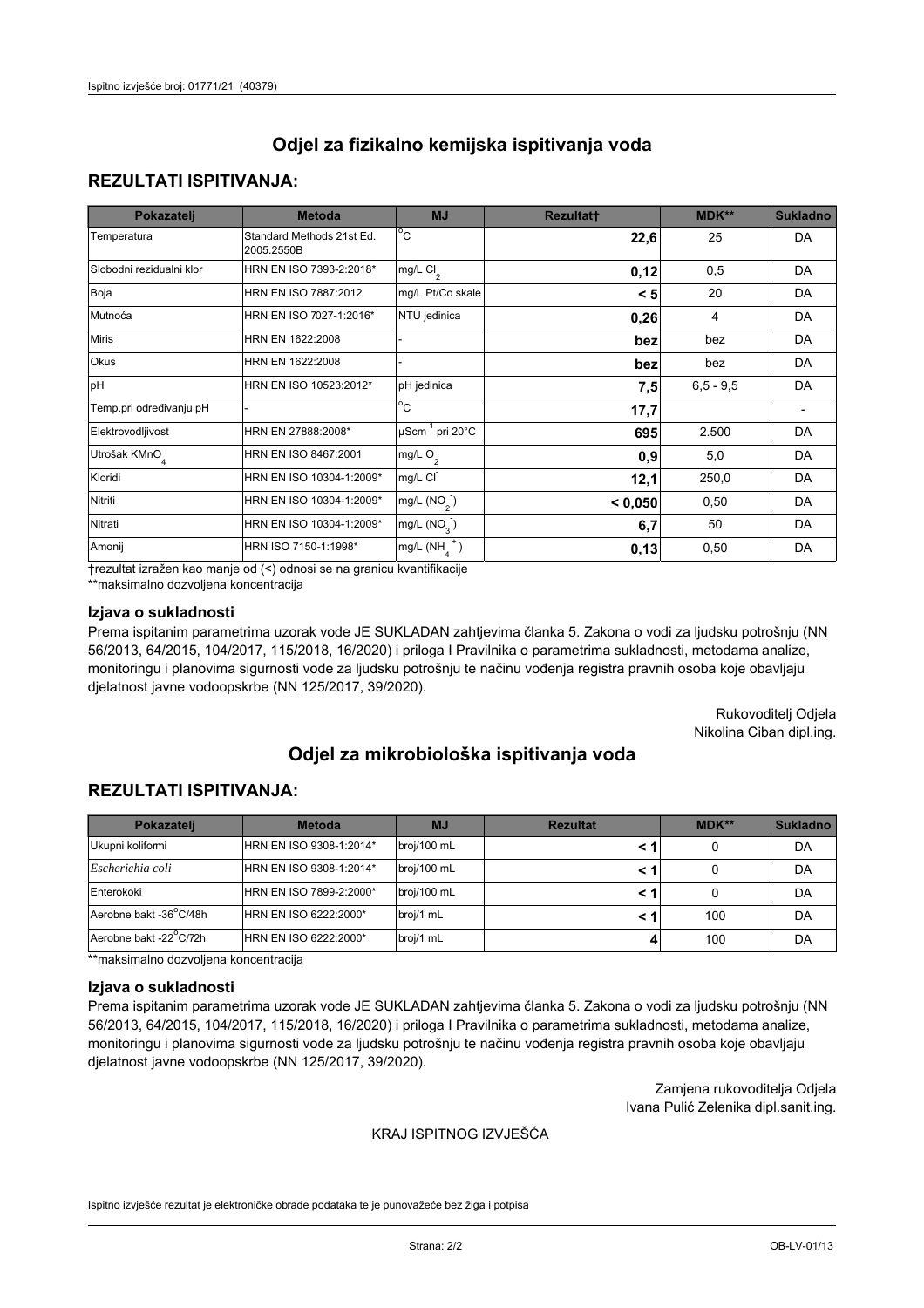



Rakitje, 16.08.2021.

# **ISPITNO IZVJEŠĆE**

## ISPITNO IZVJEŠĆE BROJ: 01772/21 (40380)

| Naziv uzorka:<br>Vrsta uzorka:                                                  |                                                                                                                                                                                                                                                           | VODA ZA LJUDSKU POTROŠNJU<br>Javna vodoopskrba - razvodni sustav                                             |                                                                                                                                                                                                                                |                                      |  |  |
|---------------------------------------------------------------------------------|-----------------------------------------------------------------------------------------------------------------------------------------------------------------------------------------------------------------------------------------------------------|--------------------------------------------------------------------------------------------------------------|--------------------------------------------------------------------------------------------------------------------------------------------------------------------------------------------------------------------------------|--------------------------------------|--|--|
| HEO:<br>Uzorkovao:<br>Metoda<br>uzorkovanja:<br>Plan uzorkovanja: OB-LV-07/2021 | Vrbovec                                                                                                                                                                                                                                                   | Služba za zdravstvenu ekologiju / Marija Vrban dipl.san.ing.<br>HRN ISO 5667-5:2011*, HRN EN ISO 19458:2008* |                                                                                                                                                                                                                                |                                      |  |  |
| Uzorak uzorkovan                                                                |                                                                                                                                                                                                                                                           |                                                                                                              |                                                                                                                                                                                                                                |                                      |  |  |
| Vrijeme uzimanja uzorka:<br>Analiza započeta:                                   |                                                                                                                                                                                                                                                           | 12.08.2021.09:10<br>12.08.2021. 11:56                                                                        | Vrijeme dostave:<br>Analiza završena:                                                                                                                                                                                          | 12.08.2021.11:40<br>16.08.2021.09:42 |  |  |
| Naručitelj:                                                                     | OIB: 54189804734                                                                                                                                                                                                                                          | KOLEDOVČINA ULICA 1, 10000 ZAGREB                                                                            | VODOOPSKRBA I ODVODNJA ZAGREBAČKE ŽUPANIJE D.O.O.- PJ VRBOVEC                                                                                                                                                                  |                                      |  |  |
| Lokacija:                                                                       | Br. ugovora: 53-Z-UG-2021. od 03.03.2021.<br><b>POLJANA NH</b><br>Vodovodom upravlja: VODOOPSKRBA I ODVODNJA ZAGREBAČKE ŽUPANIJE D.O.O.- PJ VRBOVEC<br>KOLEDOVČINA ULICA 1, 10000 ZAGREB<br>OIB: 54189804734<br>Br. ugovora: 53-Z-UG-2021. od 03.03.2021. |                                                                                                              |                                                                                                                                                                                                                                |                                      |  |  |
| Oblik zahtjeva:                                                                 | Zahtjev po ugovoru                                                                                                                                                                                                                                        |                                                                                                              |                                                                                                                                                                                                                                |                                      |  |  |
|                                                                                 |                                                                                                                                                                                                                                                           |                                                                                                              | At I Handburght and the state and the state of the state of the state of the state of the state of the state of the state of the state of the state of the state of the state of the state of the state of the state of the st |                                      |  |  |

Uzorak za fizikalno kemijska ispitivanja uzorkovan u kemijski čistu staklenu ambalažu volumena 500 ml. Uzorak za Opis uzorka: mikrobiološka ispitivanja uzorkovan u sterilnu staklenu ambalažu volumena 500 ml s dodatkom natrijevog tiosulfata.

Sukladnost je izražena uz rezultate ispitivanja.

Zamjena rukovoditelja Službe Nikolina Ciban dipl.ing.

Napomena:

1) Rezultati ispitivanja odnose se isključivo na ispitani uzorak odnosno zaprimljeni ukoliko je uzorkovanje izvršio naručitelj.

- 2) Ispitna izvješća se ne smiju umnožavati bez odobrenja Zavoda.
- 3) Akreditirane metode označene su zvjezdicom (\*).

4) Pri donošenju odluke o sukladnosti mjernih razultata s propisanim graničnim vrijednostima za akreditirane metode primjenjuje se pravilo jednostavnog prihvaćanja pri čemu se mjerna nesigurnost ne uzima u obzir, ali je dostupna na zahtjev u ispitnom laboratoriju. 5) Zavod se odriče odgovornosti za informacije dobivene od naručitelja

Služba za zdravstvenu ekologiju ovlaštena je kao službeni laboratorij za obavljanje određenih analiza vode, hrane u okolišnih uzoraka u proizvodnji hrane prema rješenju Ministarstva poljoprivrede: KLASA.UP/I-322-01/21-01/05, URBROJ: 525-10/1304-21-4

Služba za zdravstvenu ekologiju ovlaštena je kao službeni laboratorij za provođenje ispitivanja vode za ljudsku potrošnju za određene parametre prema rješenju Ministarstva zdravstva: KLASA:UP/I-541-02/14-03/04, URBROJ:534-07-2-1-3/2-18-18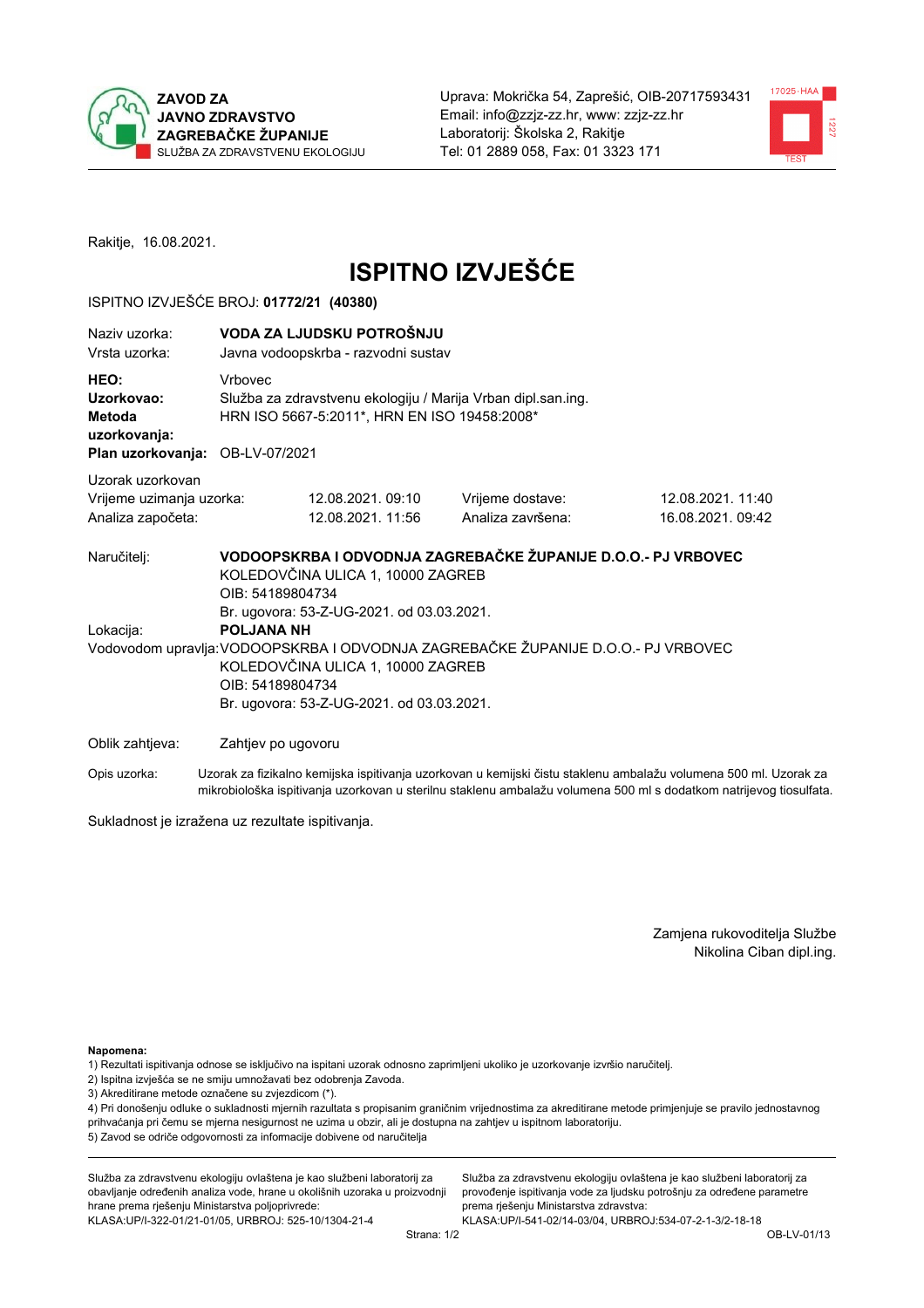## **REZULTATI ISPITIVANJA:**

| Pokazatelj                | <b>Metoda</b>                           | <b>MJ</b>                        | <b>Rezultatt</b> | <b>MDK**</b> | <b>Sukladno</b> |
|---------------------------|-----------------------------------------|----------------------------------|------------------|--------------|-----------------|
| Temperatura               | Standard Methods 21st Ed.<br>2005.2550B | $^{\circ}$ C                     | 21,4             | 25           | DA              |
| Slobodni rezidualni klor  | HRN EN ISO 7393-2:2018*                 | $mg/L$ Cl <sub>2</sub>           | 0,09             | 0,5          | DA              |
| Boja                      | HRN EN ISO 7887:2012                    | mg/L Pt/Co skale                 | < 5              | 20           | DA              |
| Mutnoća                   | HRN EN ISO 7027-1:2016*                 | NTU jedinica                     | 0,22             | 4            | DA              |
| <b>Miris</b>              | HRN EN 1622:2008                        |                                  | bez              | bez          | DA              |
| Okus                      | HRN EN 1622:2008                        |                                  | bez              | bez          | DA              |
| pH                        | HRN EN ISO 10523:2012*                  | pH jedinica                      | 7,5              | $6,5 - 9,5$  | DA              |
| Temp.pri određivanju pH   |                                         | $\overline{c}$                   | 18,4             |              |                 |
| Elektrovodljivost         | HRN EN 27888:2008*                      | $\mu$ Scm <sup>-1</sup> pri 20°C | 692              | 2.500        | DA              |
| Utrošak KMnO <sub>4</sub> | HRN EN ISO 8467:2001                    | mg/L $O_2$                       | 1,1              | 5,0          | DA              |
| Kloridi                   | HRN EN ISO 10304-1:2009*                | mg/L CI                          | 11,9             | 250,0        | DA              |
| Nitriti                   | HRN EN ISO 10304-1:2009*                | mg/L (NO <sub>2</sub> )          | < 0,050          | 0,50         | DA              |
| Nitrati                   | HRN EN ISO 10304-1:2009*                | mg/L $(NO3)$                     | 6,8              | 50           | DA              |
| Amonij                    | HRN ISO 7150-1:1998*                    | mg/L $(NH_{\lambda}^{\dagger})$  | 0,12             | 0,50         | DA              |

trezultat izražen kao manje od (<) odnosi se na granicu kvantifikacije

\*\*maksimalno dozvoljena koncentracija

### Izjava o sukladnosti

Prema ispitanim parametrima uzorak vode JE SUKLADAN zahtjevima članka 5. Zakona o vodi za ljudsku potrošnju (NN 56/2013, 64/2015, 104/2017, 115/2018, 16/2020) i priloga I Pravilnika o parametrima sukladnosti, metodama analize, monitoringu i planovima sigurnosti vode za ljudsku potrošnju te načinu vođenja registra pravnih osoba koje obavljaju djelatnost javne vodoopskrbe (NN 125/2017, 39/2020).

> Rukovoditelj Odjela Nikolina Ciban dipl.ing.

# Odjel za mikrobiološka ispitivanja voda

## **REZULTATI ISPITIVANJA:**

| Pokazateli             | <b>Metoda</b>           | <b>MJ</b>   | <b>Rezultat</b> | $MDK**$ | <b>Sukladno</b> |
|------------------------|-------------------------|-------------|-----------------|---------|-----------------|
| Ukupni kolifomi        | HRN EN ISO 9308-1:2014* | broj/100 mL |                 |         | DA              |
| Escherichia coli       | HRN EN ISO 9308-1:2014* | broj/100 mL |                 |         | DA              |
| Enterokoki             | HRN EN ISO 7899-2:2000* | broj/100 mL |                 |         | DA              |
| Aerobne bakt -36 C/48h | HRN EN ISO 6222:2000*   | broj/1 mL   |                 | 100     | DA              |
| Aerobne bakt -22 C/72h | HRN EN ISO 6222:2000*   | broj/1 mL   |                 | 100     | DA              |

\*\*maksimalno dozvoljena koncentracija

#### Izjava o sukladnosti

Prema ispitanim parametrima uzorak vode JE SUKLADAN zahtjevima članka 5. Zakona o vodi za ljudsku potrošnju (NN 56/2013, 64/2015, 104/2017, 115/2018, 16/2020) i priloga I Pravilnika o parametrima sukladnosti, metodama analize, monitoringu i planovima sigurnosti vode za ljudsku potrošnju te načinu vođenja registra pravnih osoba koje obavljaju djelatnost javne vodoopskrbe (NN 125/2017, 39/2020).

> Zamjena rukovoditelja Odjela Ivana Pulić Zelenika dipl.sanit.ing.

### KRAJ ISPITNOG IZVJEŠĆA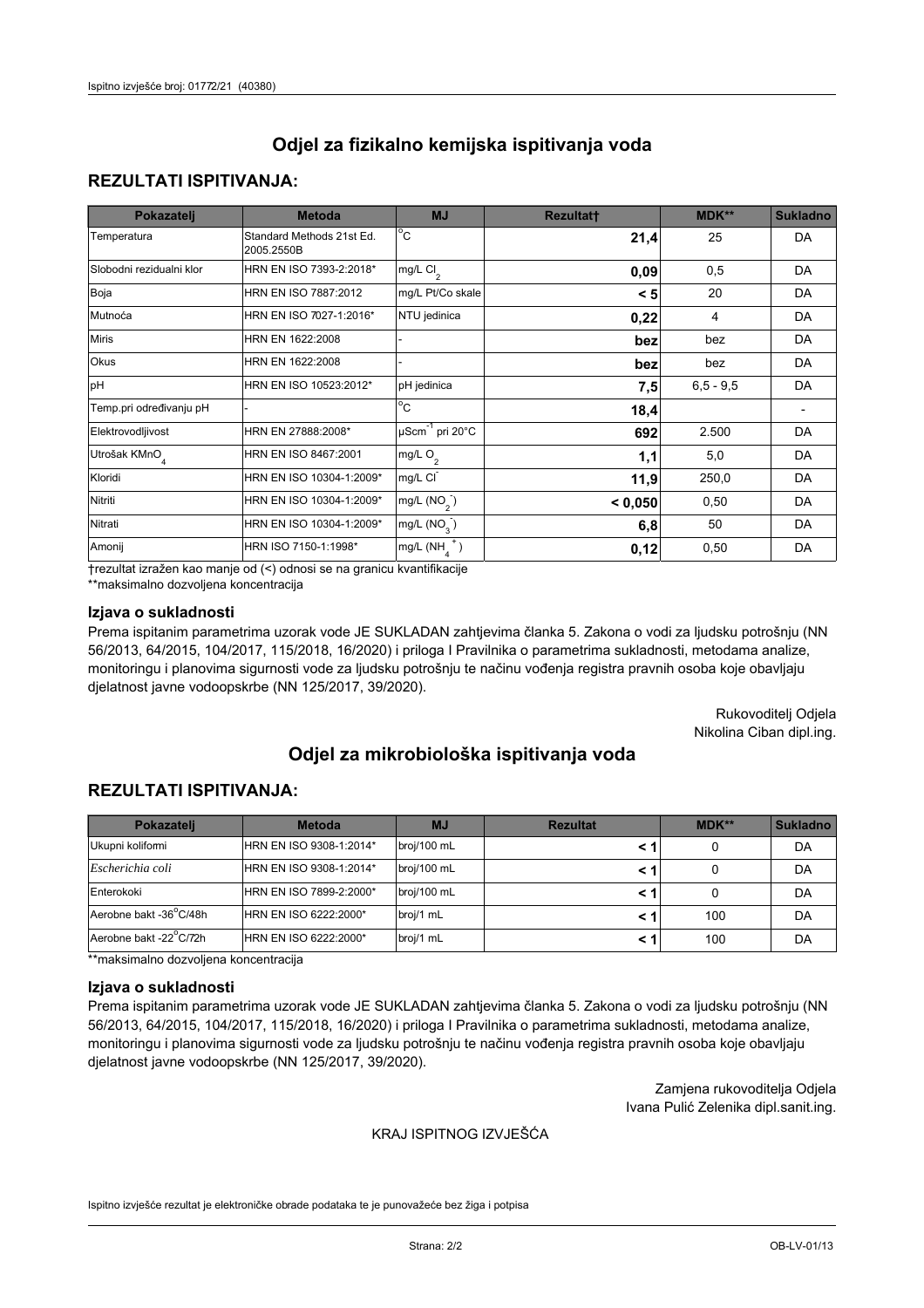



Rakitje, 16.08.2021.

# **ISPITNO IZVJEŠĆE**

## ISPITNO IZVJEŠĆE BROJ: 01773/21 (40381)

| Naziv uzorka:<br>Vrsta uzorka:                                    |                          | VODA ZA LJUDSKU POTROŠNJU<br>Javna vodoopskrba - razvodni sustav                                                                                                                                                                                                       |                                                               |                                      |  |
|-------------------------------------------------------------------|--------------------------|------------------------------------------------------------------------------------------------------------------------------------------------------------------------------------------------------------------------------------------------------------------------|---------------------------------------------------------------|--------------------------------------|--|
| HEO:<br>Uzorkovao:<br>Metoda<br>uzorkovanja:<br>Plan uzorkovanja: | Vrbovec<br>OB-LV-07/2021 | Služba za zdravstvenu ekologiju / Marija Vrban dipl.san.ing.<br>HRN ISO 5667-5:2011*, HRN EN ISO 19458:2008*                                                                                                                                                           |                                                               |                                      |  |
| Uzorak uzorkovan                                                  |                          |                                                                                                                                                                                                                                                                        |                                                               |                                      |  |
| Vrijeme uzimanja uzorka:<br>Analiza započeta:                     |                          | 12.08.2021.09:20<br>12.08.2021. 11:57                                                                                                                                                                                                                                  | Vrijeme dostave:<br>Analiza završena:                         | 12.08.2021.11:40<br>16.08.2021.09:54 |  |
| Naručitelj:                                                       | OIB: 54189804734         | KOLEDOVČINA ULICA 1, 10000 ZAGREB                                                                                                                                                                                                                                      | VODOOPSKRBA I ODVODNJA ZAGREBAČKE ŽUPANIJE D.O.O.- PJ VRBOVEC |                                      |  |
| Lokacija:                                                         |                          | Br. ugovora: 53-Z-UG-2021. od 03.03.2021.<br>ULICA BRAĆE RADIĆA, DUBRAVA NH<br>Vodovodom upravlja: VODOOPSKRBA I ODVODNJA ZAGREBAČKE ŽUPANIJE D.O.O.- PJ VRBOVEC<br>KOLEDOVČINA ULICA 1, 10000 ZAGREB<br>OIB: 54189804734<br>Br. ugovora: 53-Z-UG-2021. od 03.03.2021. |                                                               |                                      |  |
| Oblik zahtjeva:                                                   | Zahtjev po ugovoru       |                                                                                                                                                                                                                                                                        |                                                               |                                      |  |

Opis uzorka: Uzorak za fizikalno kemijska ispitivanja uzorkovan u kemijski čistu staklenu ambalažu volumena 500 ml. Uzorak za mikrobiološka ispitivanja uzorkovan u sterilnu staklenu ambalažu volumena 500 ml s dodatkom natrijevog tiosulfata.

Sukladnost je izražena uz rezultate ispitivanja.

Zamjena rukovoditelja Službe Nikolina Ciban dipl.ing.

Napomena:

1) Rezultati ispitivanja odnose se isključivo na ispitani uzorak odnosno zaprimljeni ukoliko je uzorkovanje izvršio naručitelj.

- 2) Ispitna izvješća se ne smiju umnožavati bez odobrenja Zavoda.
- 3) Akreditirane metode označene su zvjezdicom (\*).

4) Pri donošenju odluke o sukladnosti mjernih razultata s propisanim graničnim vrijednostima za akreditirane metode primjenjuje se pravilo jednostavnog prihvaćanja pri čemu se mjerna nesigurnost ne uzima u obzir, ali je dostupna na zahtjev u ispitnom laboratoriju. 5) Zavod se odriče odgovornosti za informacije dobivene od naručitelja

Služba za zdravstvenu ekologiju ovlaštena je kao službeni laboratorij za obavljanje određenih analiza vode, hrane u okolišnih uzoraka u proizvodnji hrane prema rješenju Ministarstva poljoprivrede: KLASA.UP/I-322-01/21-01/05, URBROJ: 525-10/1304-21-4

Služba za zdravstvenu ekologiju ovlaštena je kao službeni laboratorij za provođenje ispitivanja vode za ljudsku potrošnju za određene parametre prema rješenju Ministarstva zdravstva: KLASA: UP/I-541-02/14-03/04, URBROJ: 534-07-2-1-3/2-18-18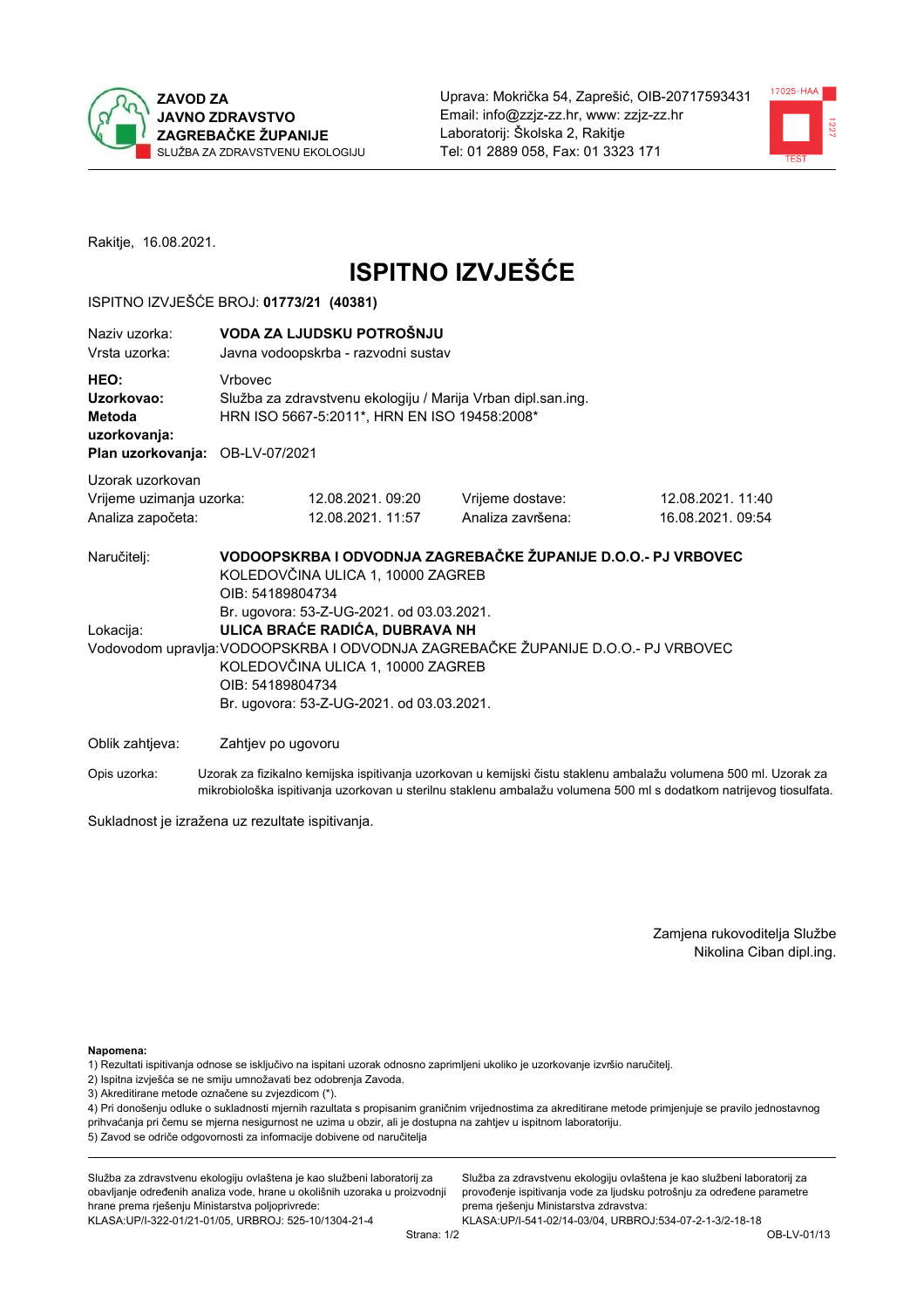## **REZULTATI ISPITIVANJA:**

| Pokazatelj                | <b>Metoda</b>                           | <b>MJ</b>                                | <b>Rezultatt</b> | <b>MDK**</b> | <b>Sukladno</b> |
|---------------------------|-----------------------------------------|------------------------------------------|------------------|--------------|-----------------|
| Temperatura               | Standard Methods 21st Ed.<br>2005.2550B | $\overline{C}$                           | 23,4             | 25           | DA              |
| Slobodni rezidualni klor  | HRN EN ISO 7393-2:2018*                 | $\overline{\text{mg/L}}$ Cl <sub>2</sub> | 0,07             | 0,5          | DA              |
| Boja                      | HRN EN ISO 7887:2012                    | mg/L Pt/Co skale                         | < 5              | 20           | DA              |
| Mutnoća                   | HRN EN ISO 7027-1:2016*                 | NTU jedinica                             | 0, 19            | 4            | DA              |
| <b>Miris</b>              | HRN EN 1622:2008                        |                                          | bez              | bez          | DA              |
| Okus                      | HRN EN 1622:2008                        |                                          | bez              | bez          | DA              |
| pH                        | HRN EN ISO 10523:2012*                  | pH jedinica                              | 7,6              | $6.5 - 9.5$  | DA              |
| Temp.pri određivanju pH   |                                         | $\overline{c}$                           | 20,9             |              |                 |
| Elektrovodljivost         | HRN EN 27888:2008*                      | $\mu$ Scm <sup>-1</sup> pri 20°C         | 527              | 2.500        | DA              |
| Utrošak KMnO <sub>4</sub> | HRN EN ISO 8467:2001                    | mg/L $O_2$                               | 0.9              | 5,0          | DA              |
| Kloridi                   | HRN EN ISO 10304-1:2009*                | mg/L CI                                  | 12,5             | 250,0        | DA              |
| Nitriti                   | HRN EN ISO 10304-1:2009*                | mg/L $(NO2)$                             | < 0,050          | 0,50         | DA              |
| Nitrati                   | HRN EN ISO 10304-1:2009*                | mg/L $(NO3)$                             | 6,4              | 50           | DA              |
| Amonij                    | HRN ISO 7150-1:1998*                    | mg/L $(NH_{\lambda}^{\dagger})$          | < 0,05           | 0,50         | DA              |

trezultat izražen kao manje od (<) odnosi se na granicu kvantifikacije

\*\*maksimalno dozvoljena koncentracija

#### Izjava o sukladnosti

Prema ispitanim parametrima uzorak vode JE SUKLADAN zahtjevima članka 5. Zakona o vodi za ljudsku potrošnju (NN 56/2013, 64/2015, 104/2017, 115/2018, 16/2020) i priloga I Pravilnika o parametrima sukladnosti, metodama analize, monitoringu i planovima sigurnosti vode za ljudsku potrošnju te načinu vođenja registra pravnih osoba koje obavljaju djelatnost javne vodoopskrbe (NN 125/2017, 39/2020).

> Rukovoditelj Odjela Nikolina Ciban dipl.ing.

# Odjel za mikrobiološka ispitivanja voda

## **REZULTATI ISPITIVANJA:**

| Pokazateli             | <b>Metoda</b>           | <b>MJ</b>   | <b>Rezultat</b> | $MDK**$ | <b>Sukladno</b> |
|------------------------|-------------------------|-------------|-----------------|---------|-----------------|
| Ukupni kolifomi        | HRN EN ISO 9308-1:2014* | broj/100 mL |                 |         | DA              |
| Escherichia coli       | HRN EN ISO 9308-1:2014* | broj/100 mL |                 |         | DA              |
| Enterokoki             | HRN EN ISO 7899-2:2000* | broj/100 mL |                 |         | DA              |
| Aerobne bakt -36 C/48h | HRN EN ISO 6222:2000*   | broj/1 mL   | 37              | 100     | DA              |
| Aerobne bakt -22 C/72h | HRN EN ISO 6222:2000*   | broj/1 mL   | 11              | 100     | DA              |

\*\*maksimalno dozvoljena koncentracija

#### Izjava o sukladnosti

Prema ispitanim parametrima uzorak vode JE SUKLADAN zahtjevima članka 5. Zakona o vodi za ljudsku potrošnju (NN 56/2013, 64/2015, 104/2017, 115/2018, 16/2020) i priloga I Pravilnika o parametrima sukladnosti, metodama analize, monitoringu i planovima sigurnosti vode za ljudsku potrošnju te načinu vođenja registra pravnih osoba koje obavljaju djelatnost javne vodoopskrbe (NN 125/2017, 39/2020).

> Zamjena rukovoditelja Odjela Ivana Pulić Zelenika dipl.sanit.ing.

#### KRAJ ISPITNOG IZVJEŠĆA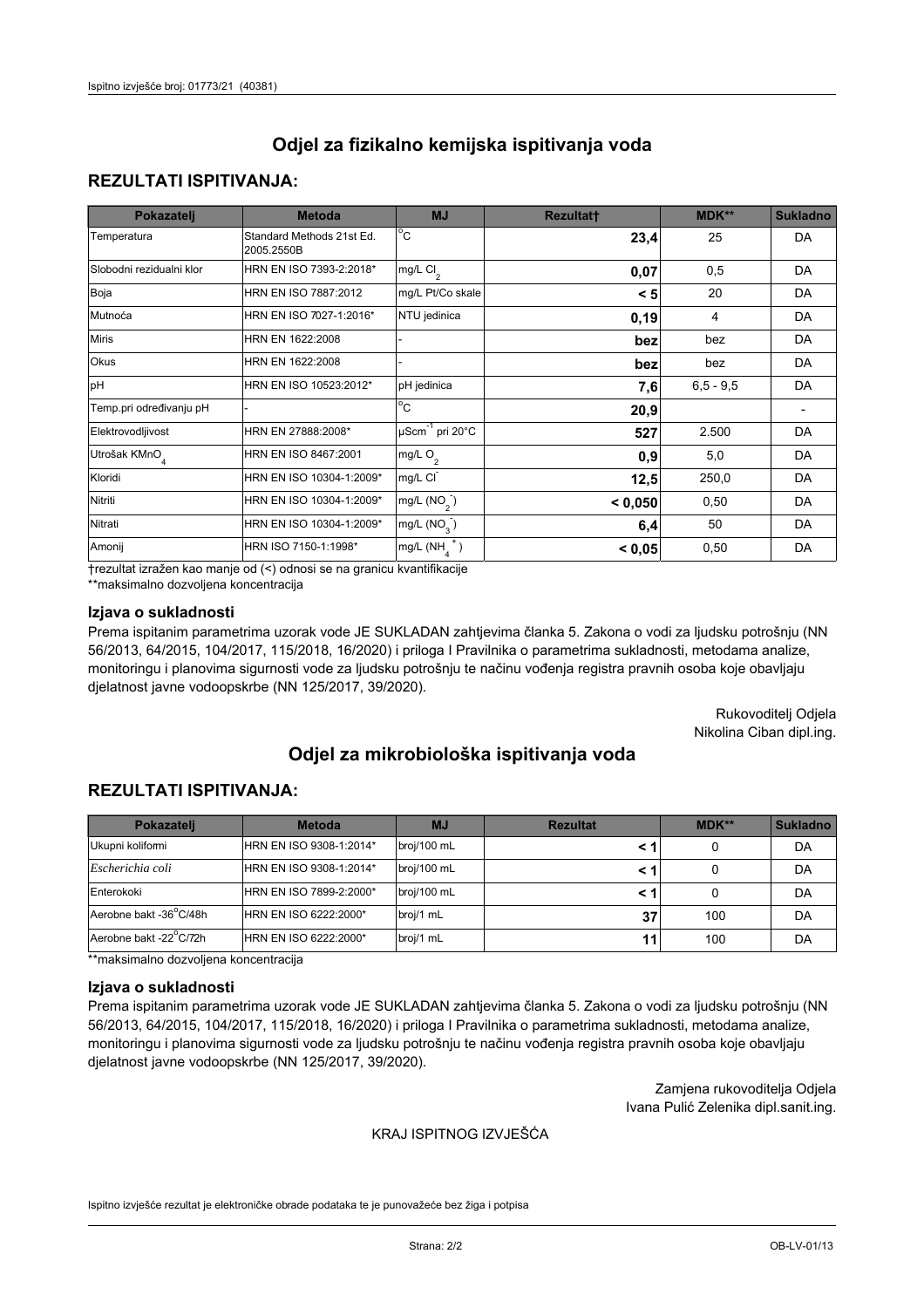



Rakitje, 16.08.2021.

# **ISPITNO IZVJEŠĆE**

## ISPITNO IZVJEŠĆE BROJ: 01774/21 (40382)

| Naziv uzorka:<br>Vrsta uzorka:                                                  |                   | VODA ZA LJUDSKU POTROŠNJU<br>Javna vodoopskrba - razvodni sustav                                                                                                                                         |                                                                                                                                                    |                                                                                                                  |  |  |
|---------------------------------------------------------------------------------|-------------------|----------------------------------------------------------------------------------------------------------------------------------------------------------------------------------------------------------|----------------------------------------------------------------------------------------------------------------------------------------------------|------------------------------------------------------------------------------------------------------------------|--|--|
| HEO:<br>Uzorkovao:<br>Metoda<br>uzorkovanja:<br>Plan uzorkovanja: OB-LV-07/2021 | Vrbovec           | Služba za zdravstvenu ekologiju / Marija Vrban dipl.san.ing.<br>HRN ISO 5667-5:2011*, HRN EN ISO 19458:2008*                                                                                             |                                                                                                                                                    |                                                                                                                  |  |  |
| Uzorak uzorkovan<br>Vrijeme uzimanja uzorka:<br>Analiza započeta:               |                   | 12.08.2021.09:40<br>12.08.2021. 11:58                                                                                                                                                                    | Vrijeme dostave:<br>Analiza završena:                                                                                                              | 12.08.2021.11:40<br>16.08.2021. 10:00                                                                            |  |  |
| Naručitelj:<br>Lokacija:                                                        | <b>CUGOVEC NH</b> | KOLEDOVČINA ULICA 1, 10000 ZAGREB<br>OIB: 54189804734<br>Br. ugovora: 53-Z-UG-2021. od 03.03.2021.<br>KOLEDOVČINA ULICA 1, 10000 ZAGREB<br>OIB: 54189804734<br>Br. ugovora: 53-Z-UG-2021. od 03.03.2021. | VODOOPSKRBA I ODVODNJA ZAGREBAČKE ŽUPANIJE D.O.O.- PJ VRBOVEC<br>Vodovodom upravlja: VODOOPSKRBA I ODVODNJA ZAGREBAČKE ŽUPANIJE D.O.O.- PJ VRBOVEC |                                                                                                                  |  |  |
| Oblik zahtjeva:                                                                 |                   | Zahtjev po ugovoru                                                                                                                                                                                       |                                                                                                                                                    |                                                                                                                  |  |  |
| Opis uzorka:                                                                    |                   |                                                                                                                                                                                                          |                                                                                                                                                    | Uzorak za fizikalno kemijska ispitivanja uzorkovan u kemijski čistu staklenu ambalažu volumena 500 ml. Uzorak za |  |  |

mikrobiološka ispitivanja uzorkovan u sterilnu staklenu ambalažu volumena 500 ml s dodatkom natrijevog tiosulfata.

Sukladnost je izražena uz rezultate ispitivanja.

Zamjena rukovoditelja Službe Nikolina Ciban dipl.ing.

Napomena:

1) Rezultati ispitivanja odnose se isključivo na ispitani uzorak odnosno zaprimljeni ukoliko je uzorkovanje izvršio naručitelj.

- 2) Ispitna izvješća se ne smiju umnožavati bez odobrenja Zavoda.
- 3) Akreditirane metode označene su zvjezdicom (\*).

4) Pri donošenju odluke o sukladnosti mjernih razultata s propisanim graničnim vrijednostima za akreditirane metode primjenjuje se pravilo jednostavnog prihvaćanja pri čemu se mjerna nesigurnost ne uzima u obzir, ali je dostupna na zahtjev u ispitnom laboratoriju. 5) Zavod se odriče odgovornosti za informacije dobivene od naručitelja

Služba za zdravstvenu ekologiju ovlaštena je kao službeni laboratorij za obavljanje određenih analiza vode, hrane u okolišnih uzoraka u proizvodnji hrane prema rješenju Ministarstva poljoprivrede: KLASA.UP/I-322-01/21-01/05, URBROJ: 525-10/1304-21-4

Služba za zdravstvenu ekologiju ovlaštena je kao službeni laboratorij za provođenje ispitivanja vode za ljudsku potrošnju za određene parametre prema rješenju Ministarstva zdravstva: KLASA:UP/I-541-02/14-03/04, URBROJ:534-07-2-1-3/2-18-18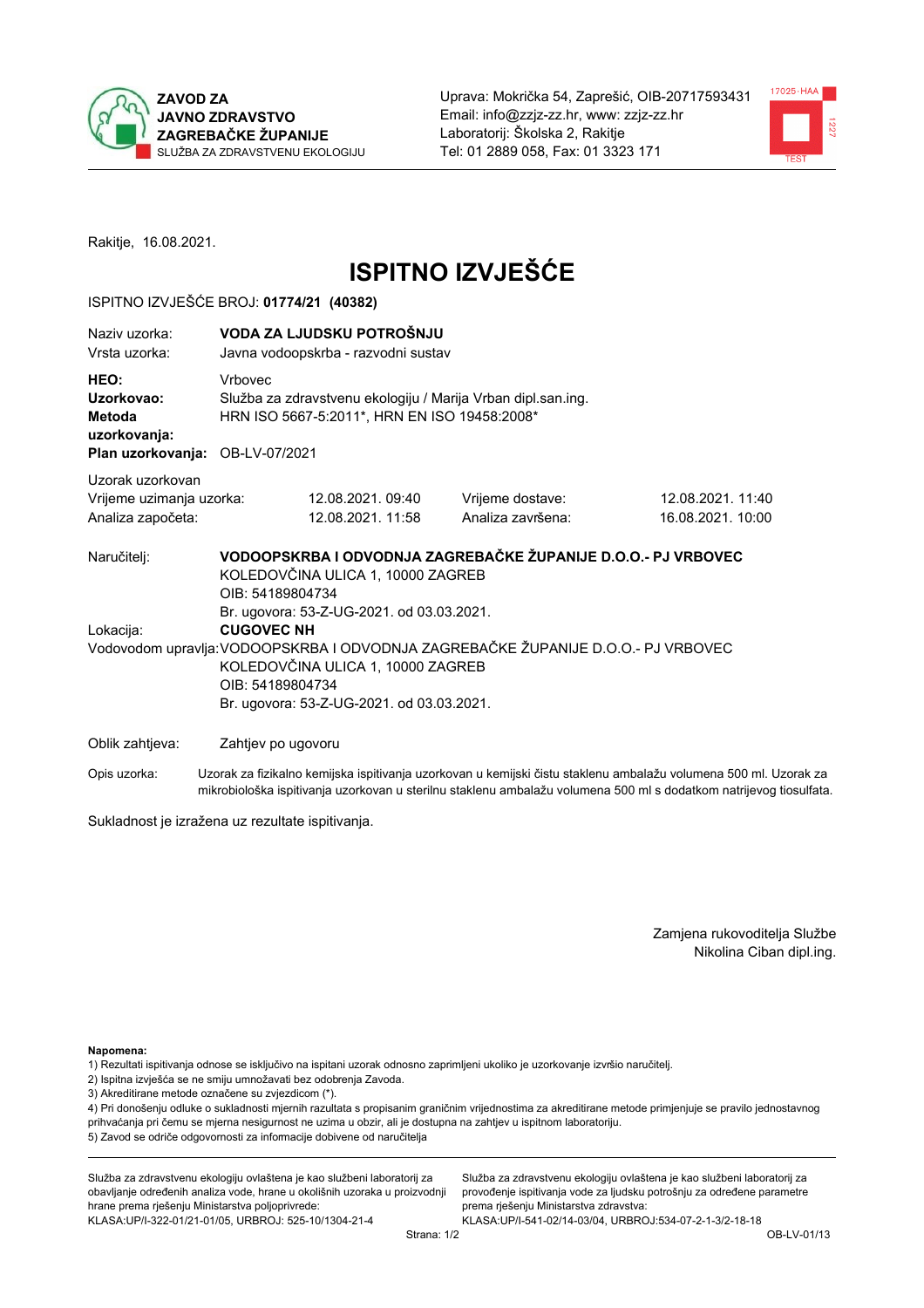## **REZULTATI ISPITIVANJA:**

| Pokazatelj                | <b>Metoda</b>                           | <b>MJ</b>                                | <b>Rezultatt</b> | <b>MDK**</b> | <b>Sukladno</b> |
|---------------------------|-----------------------------------------|------------------------------------------|------------------|--------------|-----------------|
| Temperatura               | Standard Methods 21st Ed.<br>2005.2550B | $\overline{C}$                           | 20,2             | 25           | DA              |
| Slobodni rezidualni klor  | HRN EN ISO 7393-2:2018*                 | $\overline{\text{mg/L}}$ Cl <sub>2</sub> | 0,25             | 0,5          | DA              |
| Boja                      | HRN EN ISO 7887:2012                    | mg/L Pt/Co skale                         | < 5              | 20           | DA              |
| Mutnoća                   | HRN EN ISO 7027-1:2016*                 | NTU jedinica                             | 0,17             | 4            | DA              |
| <b>Miris</b>              | HRN EN 1622:2008                        |                                          | bez              | bez          | DA              |
| Okus                      | HRN EN 1622:2008                        |                                          | bez              | bez          | DA              |
| pH                        | HRN EN ISO 10523:2012*                  | pH jedinica                              | 7,4              | $6.5 - 9.5$  | DA              |
| Temp.pri određivanju pH   |                                         | $\overline{c}$                           | 22,0             |              |                 |
| Elektrovodljivost         | HRN EN 27888:2008*                      | $\mu$ Scm <sup>-1</sup> pri 20°C         | 498              | 2.500        | DA              |
| Utrošak KMnO <sub>4</sub> | HRN EN ISO 8467:2001                    | mg/L $O_2$                               | 0.9              | 5,0          | DA              |
| Kloridi                   | HRN EN ISO 10304-1:2009*                | mg/L CI                                  | 13,6             | 250,0        | DA              |
| Nitriti                   | HRN EN ISO 10304-1:2009*                | mg/L $(NO2)$                             | < 0,050          | 0,50         | DA              |
| Nitrati                   | HRN EN ISO 10304-1:2009*                | mg/L $(NO3)$                             | 7,6              | 50           | DA              |
| Amonij                    | HRN ISO 7150-1:1998*                    | mg/L $(NH_{\lambda}^{\dagger})$          | < 0,05           | 0,50         | DA              |

trezultat izražen kao manje od (<) odnosi se na granicu kvantifikacije

\*\*maksimalno dozvoljena koncentracija

#### Izjava o sukladnosti

Prema ispitanim parametrima uzorak vode JE SUKLADAN zahtjevima članka 5. Zakona o vodi za ljudsku potrošnju (NN 56/2013, 64/2015, 104/2017, 115/2018, 16/2020) i priloga I Pravilnika o parametrima sukladnosti, metodama analize, monitoringu i planovima sigurnosti vode za ljudsku potrošnju te načinu vođenja registra pravnih osoba koje obavljaju djelatnost javne vodoopskrbe (NN 125/2017, 39/2020).

> Rukovoditelj Odjela Nikolina Ciban dipl.ing.

# Odjel za mikrobiološka ispitivanja voda

## **REZULTATI ISPITIVANJA:**

| Pokazateli             | <b>Metoda</b>           | <b>MJ</b>   | <b>Rezultat</b> | $MDK**$ | <b>Sukladno</b> |
|------------------------|-------------------------|-------------|-----------------|---------|-----------------|
| Ukupni kolifomi        | HRN EN ISO 9308-1:2014* | broj/100 mL |                 |         | DA              |
| Escherichia coli       | HRN EN ISO 9308-1:2014* | broj/100 mL |                 |         | DA              |
| Enterokoki             | HRN EN ISO 7899-2:2000* | broj/100 mL |                 |         | DA              |
| Aerobne bakt -36 C/48h | HRN EN ISO 6222:2000*   | broj/1 mL   |                 | 100     | DA              |
| Aerobne bakt -22 C/72h | HRN EN ISO 6222:2000*   | broj/1 mL   |                 | 100     | DA              |

\*\*maksimalno dozvoljena koncentracija

#### Izjava o sukladnosti

Prema ispitanim parametrima uzorak vode JE SUKLADAN zahtjevima članka 5. Zakona o vodi za ljudsku potrošnju (NN 56/2013, 64/2015, 104/2017, 115/2018, 16/2020) i priloga I Pravilnika o parametrima sukladnosti, metodama analize, monitoringu i planovima sigurnosti vode za ljudsku potrošnju te načinu vođenja registra pravnih osoba koje obavljaju djelatnost javne vodoopskrbe (NN 125/2017, 39/2020).

> Zamjena rukovoditelja Odjela Ivana Pulić Zelenika dipl.sanit.ing.

#### KRAJ ISPITNOG IZVJEŠĆA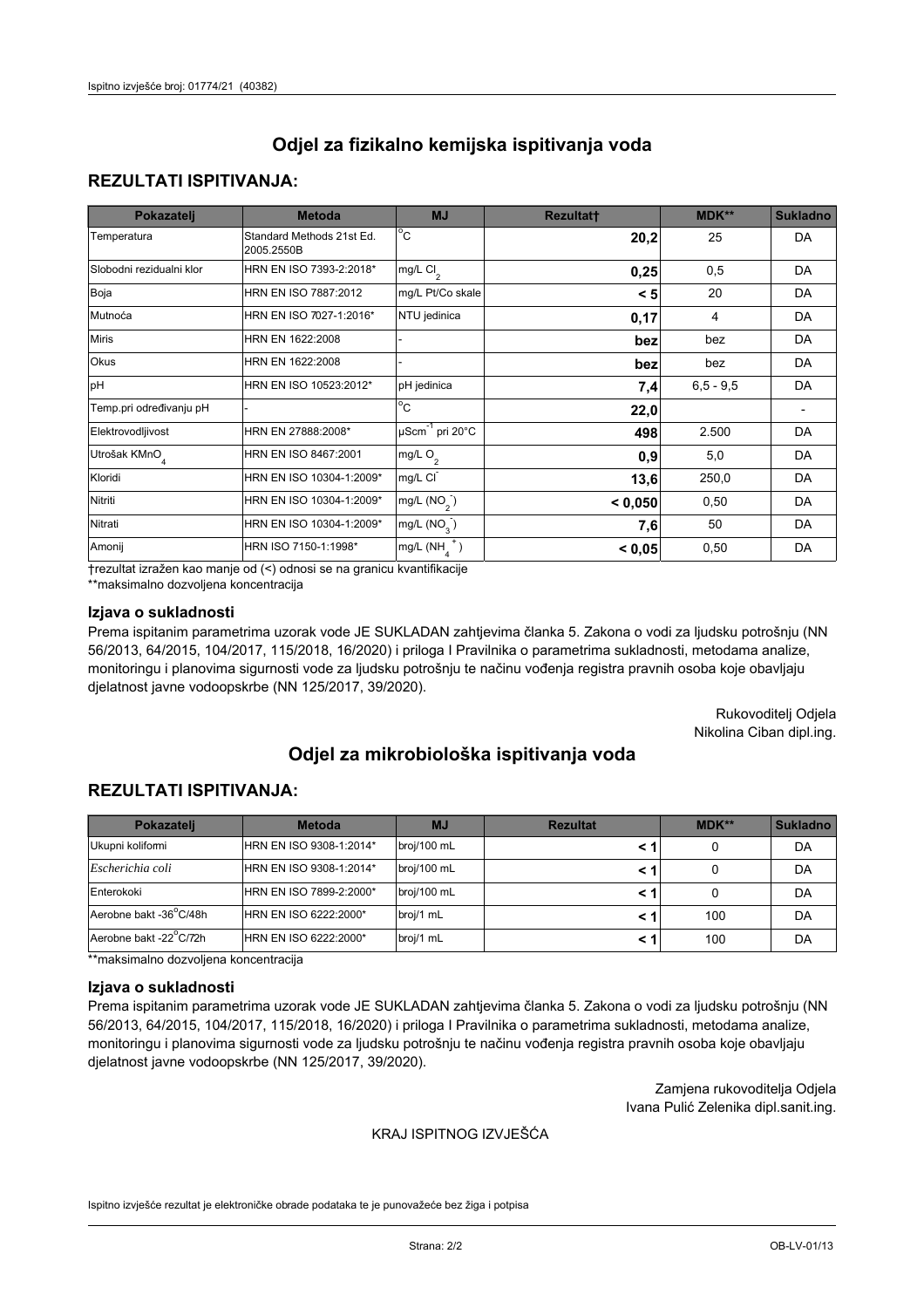



Rakitje, 16.08.2021.

# **ISPITNO IZVJEŠĆE**

## ISPITNO IZVJEŠĆE BROJ: 01775/21 (40383)

| Naziv uzorka:<br>Vrsta uzorka:                                                                                                                                                                                           |         | VODA ZA LJUDSKU POTROŠNJU<br>Javna vodoopskrba - razvodni sustav                                             |                                                               |                                                                                                                  |  |  |
|--------------------------------------------------------------------------------------------------------------------------------------------------------------------------------------------------------------------------|---------|--------------------------------------------------------------------------------------------------------------|---------------------------------------------------------------|------------------------------------------------------------------------------------------------------------------|--|--|
| HEO:<br>Uzorkovao:<br>Metoda<br>uzorkovanja:<br>Plan uzorkovanja: OB-LV-07/2021                                                                                                                                          | Vrbovec | Služba za zdravstvenu ekologiju / Marija Vrban dipl.san.ing.<br>HRN ISO 5667-5:2011*, HRN EN ISO 19458:2008* |                                                               |                                                                                                                  |  |  |
| Uzorak uzorkovan<br>Vrijeme uzimanja uzorka:<br>Analiza započeta:                                                                                                                                                        |         | 12.08.2021.09:50<br>12.08.2021. 11:59                                                                        | Vrijeme dostave:<br>Analiza završena:                         | 12.08.2021.11:40<br>16.08.2021. 10:00                                                                            |  |  |
| Naručitelj:                                                                                                                                                                                                              |         | KOLEDOVČINA ULICA 1, 10000 ZAGREB<br>OIB: 54189804734<br>Br. ugovora: 53-Z-UG-2021. od 03.03.2021.           | VODOOPSKRBA I ODVODNJA ZAGREBAČKE ŽUPANIJE D.O.O.- PJ VRBOVEC |                                                                                                                  |  |  |
| <b>NH LUBENA</b><br>Lokacija:<br>Vodovodom upravlja: VODOOPSKRBA I ODVODNJA ZAGREBAČKE ŽUPANIJE D.O.O.- PJ VRBOVEC<br>KOLEDOVČINA ULICA 1, 10000 ZAGREB<br>OIB: 54189804734<br>Br. ugovora: 53-Z-UG-2021. od 03.03.2021. |         |                                                                                                              |                                                               |                                                                                                                  |  |  |
| Oblik zahtjeva:                                                                                                                                                                                                          |         | Zahtjev po ugovoru                                                                                           |                                                               |                                                                                                                  |  |  |
| Opis uzorka:                                                                                                                                                                                                             |         |                                                                                                              |                                                               | Uzorak za fizikalno kemijska ispitivanja uzorkovan u kemijski čistu staklenu ambalažu volumena 500 ml. Uzorak za |  |  |

mikrobiološka ispitivanja uzorkovan u sterilnu staklenu ambalažu volumena 500 ml s dodatkom natrijevog tiosulfata.

Sukladnost je izražena uz rezultate ispitivanja.

Zamjena rukovoditelja Službe Nikolina Ciban dipl.ing.

Napomena:

- 1) Rezultati ispitivanja odnose se isključivo na ispitani uzorak odnosno zaprimljeni ukoliko je uzorkovanje izvršio naručitelj.
- 2) Ispitna izvješća se ne smiju umnožavati bez odobrenja Zavoda.
- 3) Akreditirane metode označene su zvjezdicom (\*).

4) Pri donošenju odluke o sukladnosti mjernih razultata s propisanim graničnim vrijednostima za akreditirane metode primjenjuje se pravilo jednostavnog prihvaćanja pri čemu se mjerna nesigurnost ne uzima u obzir, ali je dostupna na zahtjev u ispitnom laboratoriju. 5) Zavod se odriče odgovornosti za informacije dobivene od naručitelja

Služba za zdravstvenu ekologiju ovlaštena je kao službeni laboratorij za obavljanje određenih analiza vode, hrane u okolišnih uzoraka u proizvodnji hrane prema rješenju Ministarstva poljoprivrede: KLASA.UP/I-322-01/21-01/05, URBROJ: 525-10/1304-21-4

Služba za zdravstvenu ekologiju ovlaštena je kao službeni laboratorij za provođenje ispitivanja vode za ljudsku potrošnju za određene parametre prema rješenju Ministarstva zdravstva: KLASA:UP/I-541-02/14-03/04, URBROJ:534-07-2-1-3/2-18-18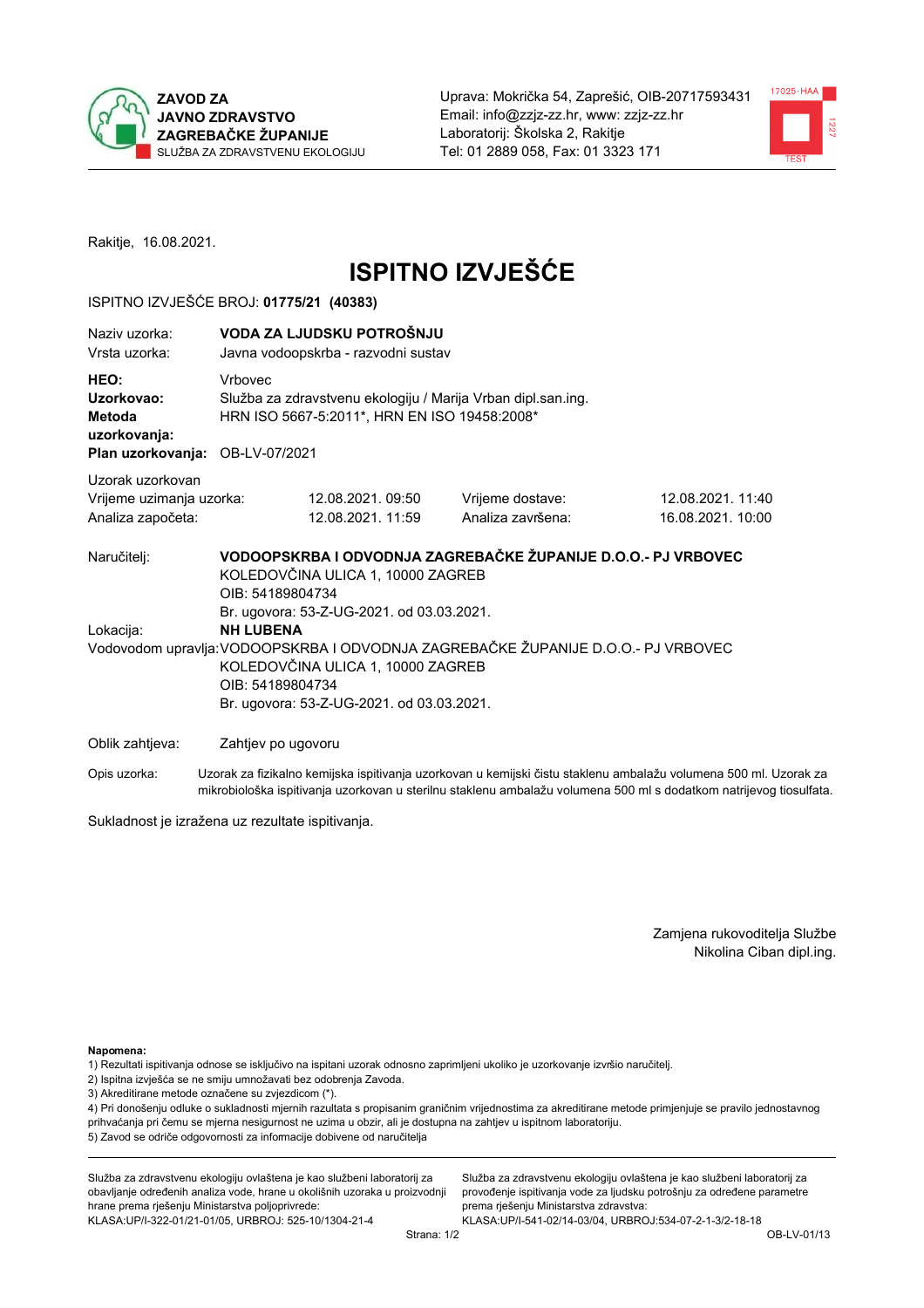## **REZULTATI ISPITIVANJA:**

| Pokazatelj                | <b>Metoda</b>                           | <b>MJ</b>                        | <b>Rezultatt</b> | MDK**       | <b>Sukladno</b> |
|---------------------------|-----------------------------------------|----------------------------------|------------------|-------------|-----------------|
| Temperatura               | Standard Methods 21st Ed.<br>2005.2550B | $^{\circ}$ C                     | 21,6             | 25          | DA              |
| Slobodni rezidualni klor  | HRN EN ISO 7393-2:2018*                 | mg/L $Cl2$                       | 0,20             | 0,5         | DA              |
| Boja                      | HRN EN ISO 7887:2012                    | mg/L Pt/Co skale                 | < 5              | 20          | DA              |
| Mutnoća                   | HRN EN ISO 7027-1:2016*                 | NTU jedinica                     | 0,23             | 4           | DA              |
| <b>Miris</b>              | HRN EN 1622:2008                        |                                  | bez              | bez         | DA              |
| Okus                      | HRN EN 1622:2008                        |                                  | bez              | bez         | DA              |
| pH                        | HRN EN ISO 10523:2012*                  | pH jedinica                      | 7,4              | $6,5 - 9,5$ | DA              |
| Temp.pri određivanju pH   |                                         | $\overline{c}$                   | 20,4             |             |                 |
| Elektrovodljivost         | HRN EN 27888:2008*                      | $\mu$ Scm <sup>-1</sup> pri 20°C | 469              | 2.500       | DA              |
| Utrošak KMnO <sub>4</sub> | HRN EN ISO 8467:2001                    | mg/L O <sub>2</sub>              | 0,7              | 5,0         | DA              |
| Kloridi                   | HRN EN ISO 10304-1:2009*                | mg/L CI                          | 13,5             | 250,0       | DA              |
| Nitriti                   | HRN EN ISO 10304-1:2009*                | mg/L $(NO2)$                     | < 0,050          | 0,50        | DA              |
| Nitrati                   | HRN EN ISO 10304-1:2009*                | mg/L (NO <sub>3</sub> )          | 7,3              | 50          | DA              |
| Amonij                    | HRN ISO 7150-1:1998*                    | mg/L $(NH_a^+)$                  | < 0,05           | 0,50        | DA              |

trezultat izražen kao manje od (<) odnosi se na granicu kvantifikacije

\*\*maksimalno dozvoljena koncentracija

## Izjava o sukladnosti

Prema ispitanim parametrima uzorak vode JE SUKLADAN zahtjevima članka 5. Zakona o vodi za ljudsku potrošnju (NN 56/2013, 64/2015, 104/2017, 115/2018, 16/2020) i priloga I Pravilnika o parametrima sukladnosti, metodama analize, monitoringu i planovima sigurnosti vode za ljudsku potrošnju te načinu vođenja registra pravnih osoba koje obavljaju djelatnost javne vodoopskrbe (NN 125/2017, 39/2020).

> Rukovoditelj Odjela Nikolina Ciban dipl.ing.

# Odjel za mikrobiološka ispitivanja voda

## **REZULTATI ISPITIVANJA:**

| Pokazateli             | <b>Metoda</b>           | <b>MJ</b>   | <b>Rezultat</b> | $MDK**$ | <b>Sukladno</b> |
|------------------------|-------------------------|-------------|-----------------|---------|-----------------|
| Ukupni kolifomi        | HRN EN ISO 9308-1:2014* | broj/100 mL |                 |         | DA              |
| Escherichia coli       | HRN EN ISO 9308-1:2014* | broj/100 mL |                 |         | DA              |
| Enterokoki             | HRN EN ISO 7899-2:2000* | broj/100 mL |                 |         | DA              |
| Aerobne bakt -36 C/48h | HRN EN ISO 6222:2000*   | broj/1 mL   |                 | 100     | DA              |
| Aerobne bakt -22 C/72h | HRN EN ISO 6222:2000*   | broj/1 mL   |                 | 100     | DA              |

\*\*maksimalno dozvoljena koncentracija

#### Izjava o sukladnosti

Prema ispitanim parametrima uzorak vode JE SUKLADAN zahtjevima članka 5. Zakona o vodi za ljudsku potrošnju (NN 56/2013, 64/2015, 104/2017, 115/2018, 16/2020) i priloga I Pravilnika o parametrima sukladnosti, metodama analize, monitoringu i planovima sigurnosti vode za ljudsku potrošnju te načinu vođenja registra pravnih osoba koje obavljaju djelatnost javne vodoopskrbe (NN 125/2017, 39/2020).

> Zamjena rukovoditelja Odjela Ivana Pulić Zelenika dipl.sanit.ing.

#### KRAJ ISPITNOG IZVJEŠĆA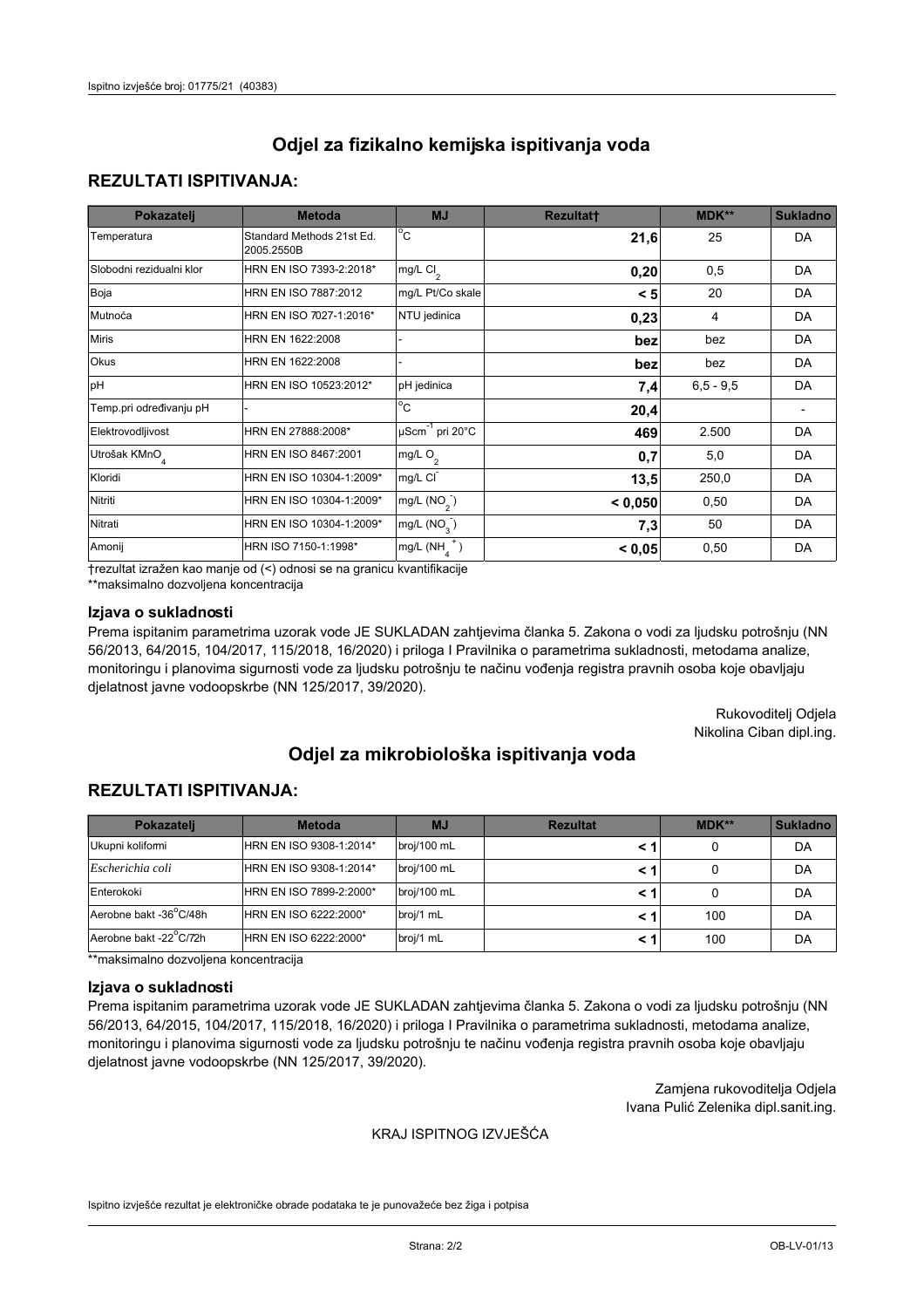



Rakitje, 16.08.2021.

# **ISPITNO IZVJEŠĆE**

## ISPITNO IZVJEŠĆE BROJ: 01776/21 (40384)

| Naziv uzorka:<br>Vrsta uzorka:                                                  |                    | VODA ZA LJUDSKU POTROŠNJU<br>Javna vodoopskrba - razvodni sustav                                                 |                                                                                   |                                       |  |  |
|---------------------------------------------------------------------------------|--------------------|------------------------------------------------------------------------------------------------------------------|-----------------------------------------------------------------------------------|---------------------------------------|--|--|
| HEO:<br>Uzorkovao:<br>Metoda<br>uzorkovanja:<br>Plan uzorkovanja: OB-LV-07/2021 | Vrbovec            | Služba za zdravstvenu ekologiju / Marija Vrban dipl.san.ing.<br>HRN ISO 5667-5:2011*, HRN EN ISO 19458:2008*     |                                                                                   |                                       |  |  |
|                                                                                 |                    |                                                                                                                  |                                                                                   |                                       |  |  |
| Uzorak uzorkovan<br>Vrijeme uzimanja uzorka:<br>Analiza započeta:               |                    | 12.08.2021. 10:10<br>12.08.2021.12:00                                                                            | Vrijeme dostave:<br>Analiza završena:                                             | 12.08.2021.11:40<br>16.08.2021. 10:05 |  |  |
| Naručitelj:                                                                     | OIB: 54189804734   | KOLEDOVČINA ULICA 1, 10000 ZAGREB<br>Br. ugovora: 53-Z-UG-2021. od 03.03.2021.                                   | VODOOPSKRBA I ODVODNJA ZAGREBAČKE ŽUPANIJE D.O.O.- PJ VRBOVEC                     |                                       |  |  |
| Lokacija:                                                                       | OIB: 54189804734   | SLAVINA U VODOCRPILIŠTU BLANJE<br>KOLEDOVČINA ULICA 1, 10000 ZAGREB<br>Br. ugovora: 53-Z-UG-2021. od 03.03.2021. | Vodovodom upravlja: VODOOPSKRBA I ODVODNJA ZAGREBAČKE ŽUPANIJE D.O.O.- PJ VRBOVEC |                                       |  |  |
| Oblik zahtjeva:                                                                 | Zahtjev po ugovoru |                                                                                                                  |                                                                                   |                                       |  |  |

Opis uzorka: Uzorak za fizikalno kemijska ispitivanja uzorkovan u kemijski čistu staklenu ambalažu volumena 500 ml. Uzorak za mikrobiološka ispitivanja uzorkovan u sterilnu staklenu ambalažu volumena 500 ml s dodatkom natrijevog tiosulfata.

Sukladnost je izražena uz rezultate ispitivanja.

Zamjena rukovoditelja Službe Nikolina Ciban dipl.ing.

Napomena:

1) Rezultati ispitivanja odnose se isključivo na ispitani uzorak odnosno zaprimljeni ukoliko je uzorkovanje izvršio naručitelj.

- 2) Ispitna izvješća se ne smiju umnožavati bez odobrenja Zavoda.
- 3) Akreditirane metode označene su zvjezdicom (\*).

4) Pri donošenju odluke o sukladnosti mjernih razultata s propisanim graničnim vrijednostima za akreditirane metode primjenjuje se pravilo jednostavnog prihvaćanja pri čemu se mjerna nesigurnost ne uzima u obzir, ali je dostupna na zahtjev u ispitnom laboratoriju. 5) Zavod se odriče odgovornosti za informacije dobivene od naručitelja

Služba za zdravstvenu ekologiju ovlaštena je kao službeni laboratorij za obavljanje određenih analiza vode, hrane u okolišnih uzoraka u proizvodnji hrane prema rješenju Ministarstva poljoprivrede: KLASA.UP/I-322-01/21-01/05, URBROJ: 525-10/1304-21-4

Služba za zdravstvenu ekologiju ovlaštena je kao službeni laboratorij za provođenje ispitivanja vode za ljudsku potrošnju za određene parametre prema rješenju Ministarstva zdravstva: KLASA: UP/I-541-02/14-03/04, URBROJ: 534-07-2-1-3/2-18-18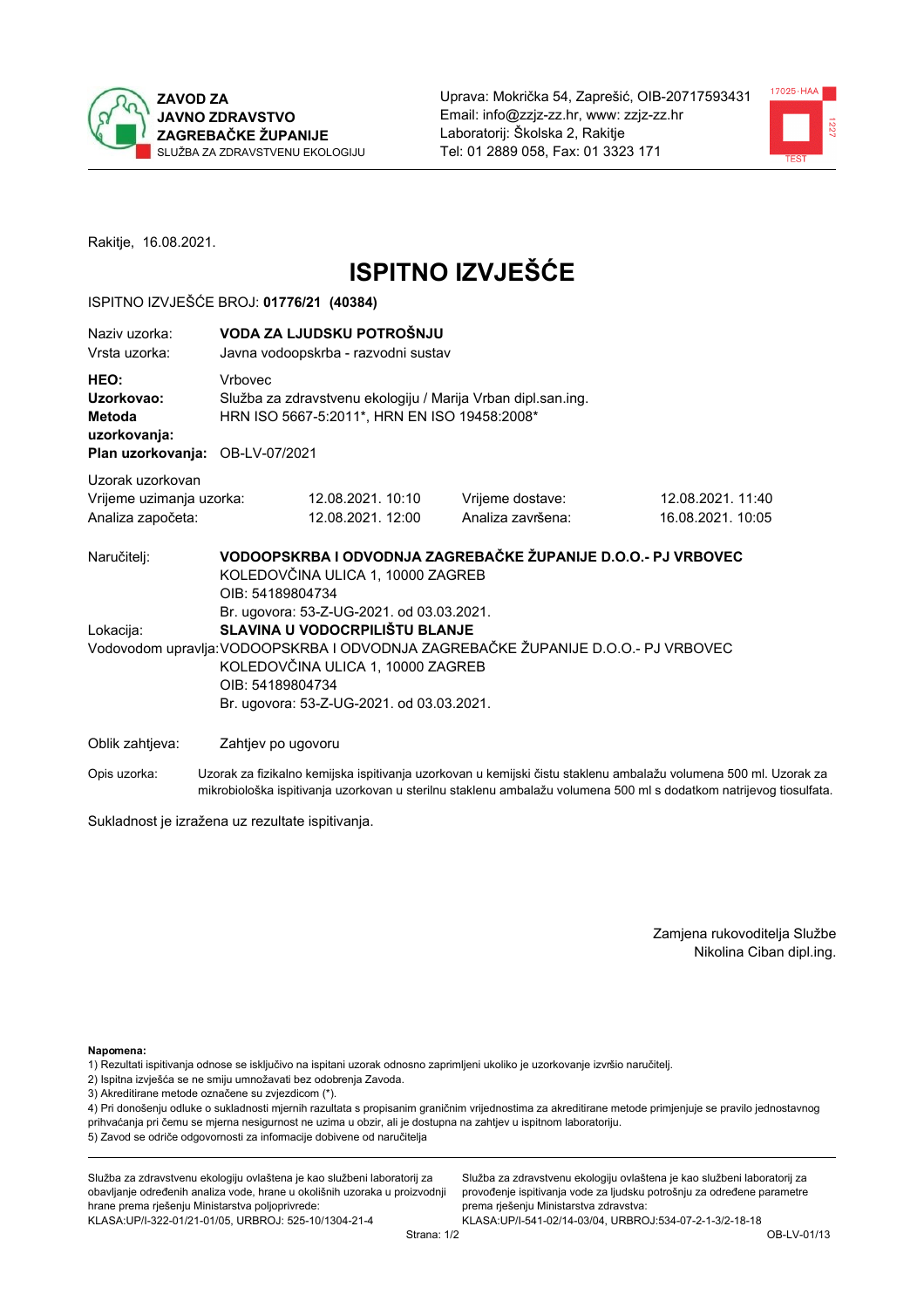## **REZULTATI ISPITIVANJA:**

| Pokazatelj                | <b>Metoda</b>                           | <b>MJ</b>                   | Rezultatt | <b>MDK**</b> | <b>Sukladno</b> |
|---------------------------|-----------------------------------------|-----------------------------|-----------|--------------|-----------------|
| Temperatura               | Standard Methods 21st Ed.<br>2005.2550B | $^{\circ}$ C                | 15,4      | 25           | DA              |
| Slobodni rezidualni klor  | HRN EN ISO 7393-2:2018*                 | mg/L $Cl2$                  | 0,40      | 0,5          | DA              |
| Boja                      | HRN EN ISO 7887:2012                    | mg/L Pt/Co skale            | < 5       | 20           | DA              |
| Mutnoća                   | HRN EN ISO 7027-1:2016*                 | NTU jedinica                | 0,23      | 4            | DA              |
| <b>Miris</b>              | HRN EN 1622:2008                        |                             | bez       | bez          | DA              |
| Okus                      | HRN EN 1622:2008                        |                             | bez       | bez          | DA              |
| pH                        | HRN EN ISO 10523:2012*                  | pH jedinica                 | 7,8       | $6,5 - 9,5$  | DA              |
| Temp.pri određivanju pH   |                                         | $\overline{c}$              | 18,9      |              |                 |
| Elektrovodljivost         | HRN EN 27888:2008*                      | µScm <sup>-1</sup> pri 20°C | 656       | 2.500        | DA              |
| Utrošak KMnO <sub>4</sub> | HRN EN ISO 8467:2001                    | mg/L $O_2$                  | 1,0       | 5,0          | DA              |
| Kloridi                   | HRN EN ISO 10304-1:2009*                | mg/L CI                     | 11,8      | 250,0        | DA              |
| Nitriti                   | HRN EN ISO 10304-1:2009*                | mg/L $(NO2)$                | < 0,050   | 0,50         | DA              |
| Nitrati                   | HRN EN ISO 10304-1:2009*                | mg/L $(NO_{3})$             | 6,9       | 50           | DA              |
| Amonij                    | HRN ISO 7150-1:1998*                    | $mg/L(NHA+)$                | 0, 19     | 0,50         | DA              |
| Željezo (Fe)              | Merck -spektrofotometrijska<br>metoda   | µg/L Fe                     | 12,0      | 200,0        | DA              |
| Mangan (Mn)               | Hach LCW 532                            | $\mu$ g/L                   | 5,0       | 50,0         | DA              |

trezultat izražen kao manie od (<) odnosi se na granicu kvantifikacije

\*\*maksimalno dozvoljena koncentracija

### Izjava o sukladnosti

Prema ispitanim parametrima uzorak vode JE SUKLADAN zahtjevima članka 5. Zakona o vodi za ljudsku potrošnju (NN 56/2013, 64/2015, 104/2017, 115/2018, 16/2020) i priloga I Pravilnika o parametrima sukladnosti, metodama analize, monitoringu i planovima sigurnosti vode za ljudsku potrošnju te načinu vođenja registra pravnih osoba koje obavljaju djelatnost javne vodoopskrbe (NN 125/2017, 39/2020).

> Rukovoditelj Odjela Nikolina Ciban dipl.ing.

# Odiel za mikrobiološka ispitivania voda

## **REZULTATI ISPITIVANJA:**

| Pokazatelj             | <b>Metoda</b>           | <b>MJ</b>   | <b>Rezultat</b> | MDK** | <b>Sukladno</b> |
|------------------------|-------------------------|-------------|-----------------|-------|-----------------|
| Ukupni kolifomi        | HRN EN ISO 9308-1:2014* | broj/100 mL |                 | 0     | DA              |
| Escherichia coli       | HRN EN ISO 9308-1:2014* | broj/100 mL | < 1             | 0     | DA              |
| Enterokoki             | HRN EN ISO 7899-2:2000* | broj/100 mL | < 1             | 0     | DA              |
| Aerobne bakt -36°C/48h | HRN EN ISO 6222:2000*   | broj/1 mL   | < 1             | 100   | DA              |
| Aerobne bakt -22°C/72h | HRN EN ISO 6222:2000*   | broj/1 mL   | < 1             | 100   | DA              |

\*\*maksimalno dozvoliena koncentracija

### Izjava o sukladnosti

Prema ispitanim parametrima uzorak vode JE SUKLADAN zahtjevima članka 5. Zakona o vodi za ljudsku potrošnju (NN 56/2013, 64/2015, 104/2017, 115/2018, 16/2020) i priloga I Pravilnika o parametrima sukladnosti, metodama analize, monitoringu i planovima sigurnosti vode za ljudsku potrošnju te načinu vođenja registra pravnih osoba koje obavljaju djelatnost javne vodoopskrbe (NN 125/2017, 39/2020).

> Zamjena rukovoditelja Odjela Ivana Pulić Zelenika dipl.sanit.ing.

#### KRAJ ISPITNOG IZVJEŠĆA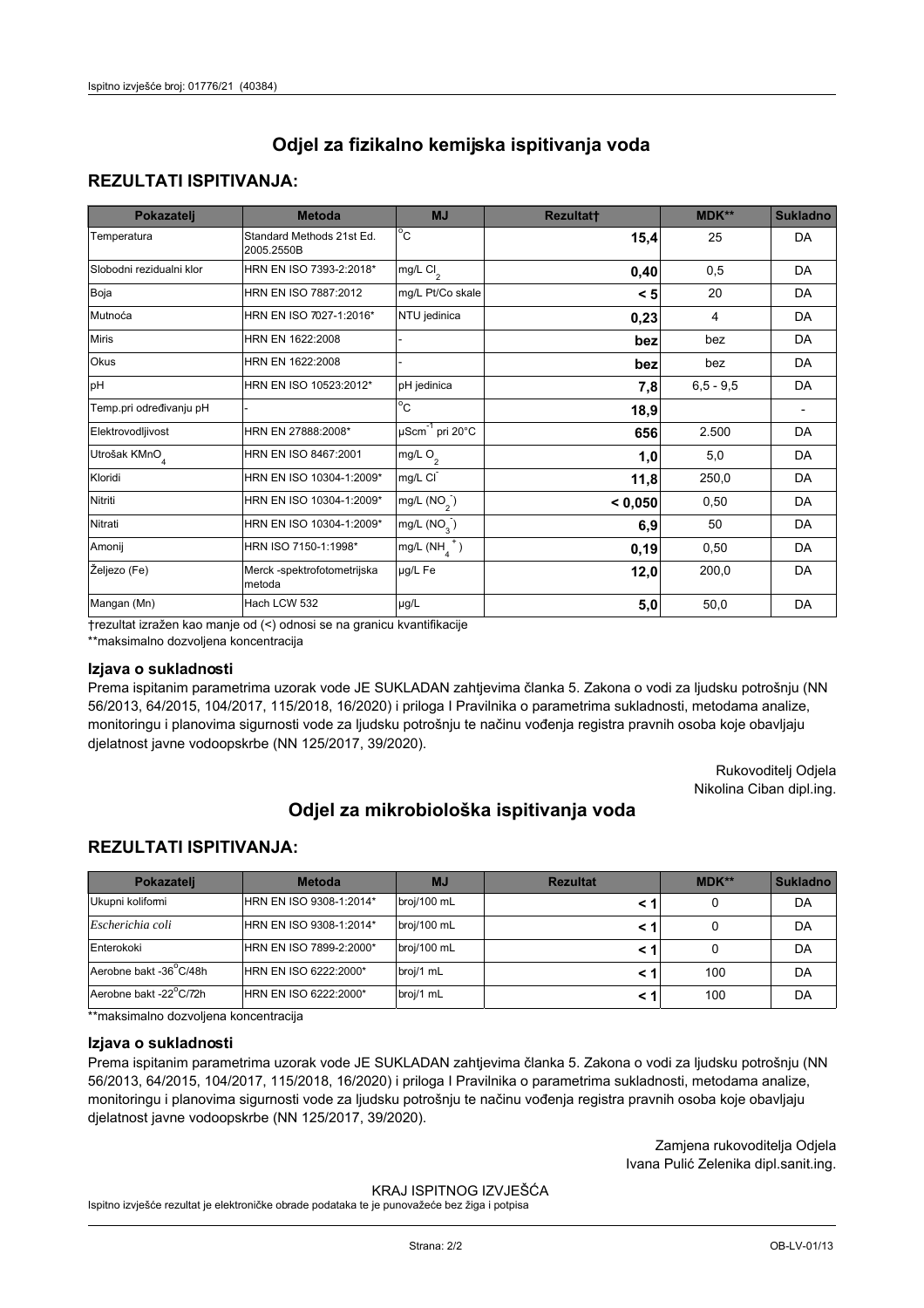



Rakitje, 16.08.2021.

# **ISPITNO IZVJEŠĆE**

## ISPITNO IZVJEŠĆE BROJ: 01777/21 (40385)

| Naziv uzorka:<br>Vrsta uzorka:                                                  |         | VODA ZA LJUDSKU POTROŠNJU<br>Javna vodoopskrba - razvodni sustav                                                                                                                                                                                                                                                                                                                        |                                       |                                                                                                                  |  |  |  |
|---------------------------------------------------------------------------------|---------|-----------------------------------------------------------------------------------------------------------------------------------------------------------------------------------------------------------------------------------------------------------------------------------------------------------------------------------------------------------------------------------------|---------------------------------------|------------------------------------------------------------------------------------------------------------------|--|--|--|
| HEO:<br>Uzorkovao:<br>Metoda<br>uzorkovanja:<br>Plan uzorkovanja: OB-LV-07/2021 | Vrbovec | Služba za zdravstvenu ekologiju / Marija Vrban dipl.san.ing.<br>HRN ISO 5667-5:2011*, HRN EN ISO 19458:2008*                                                                                                                                                                                                                                                                            |                                       |                                                                                                                  |  |  |  |
| Uzorak uzorkovan<br>Vrijeme uzimanja uzorka:<br>Analiza započeta:               |         | 12.08.2021. 10:20<br>12.08.2021. 12:01                                                                                                                                                                                                                                                                                                                                                  | Vrijeme dostave:<br>Analiza završena: | 12.08.2021.11:40<br>16.08.2021. 10:06                                                                            |  |  |  |
| Naručitelj:<br>Lokacija:                                                        |         | VODOOPSKRBA I ODVODNJA ZAGREBAČKE ŽUPANIJE D.O.O.- PJ VRBOVEC<br>KOLEDOVČINA ULICA 1, 10000 ZAGREB<br>OIB: 54189804734<br>Br. ugovora: 53-Z-UG-2021. od 03.03.2021.<br>NH VRBOVEČKI PAVLOVEC<br>Vodovodom upravlja: VODOOPSKRBA I ODVODNJA ZAGREBAČKE ŽUPANIJE D.O.O.- PJ VRBOVEC<br>KOLEDOVČINA ULICA 1, 10000 ZAGREB<br>OIB: 54189804734<br>Br. ugovora: 53-Z-UG-2021. od 03.03.2021. |                                       |                                                                                                                  |  |  |  |
| Oblik zahtjeva:                                                                 |         | Zahtjev po ugovoru                                                                                                                                                                                                                                                                                                                                                                      |                                       |                                                                                                                  |  |  |  |
| Opis uzorka:                                                                    |         |                                                                                                                                                                                                                                                                                                                                                                                         |                                       | Uzorak za fizikalno kemijska ispitivanja uzorkovan u kemijski čistu staklenu ambalažu volumena 500 ml. Uzorak za |  |  |  |

mikrobiološka ispitivanja uzorkovan u sterilnu staklenu ambalažu volumena 500 ml s dodatkom natrijevog tiosulfata.

Sukladnost je izražena uz rezultate ispitivanja.

Zamjena rukovoditelja Službe Nikolina Ciban dipl.ing.

Napomena:

1) Rezultati ispitivanja odnose se isključivo na ispitani uzorak odnosno zaprimljeni ukoliko je uzorkovanje izvršio naručitelj.

- 2) Ispitna izvješća se ne smiju umnožavati bez odobrenja Zavoda.
- 3) Akreditirane metode označene su zvjezdicom (\*).

4) Pri donošenju odluke o sukladnosti mjernih razultata s propisanim graničnim vrijednostima za akreditirane metode primjenjuje se pravilo jednostavnog prihvaćanja pri čemu se mjerna nesigurnost ne uzima u obzir, ali je dostupna na zahtjev u ispitnom laboratoriju. 5) Zavod se odriče odgovornosti za informacije dobivene od naručitelja

Služba za zdravstvenu ekologiju ovlaštena je kao službeni laboratorij za obavljanje određenih analiza vode, hrane u okolišnih uzoraka u proizvodnji hrane prema rješenju Ministarstva poljoprivrede: KLASA.UP/I-322-01/21-01/05, URBROJ: 525-10/1304-21-4

Služba za zdravstvenu ekologiju ovlaštena je kao službeni laboratorij za provođenje ispitivanja vode za ljudsku potrošnju za određene parametre prema rješenju Ministarstva zdravstva: KLASA: UP/I-541-02/14-03/04, URBROJ: 534-07-2-1-3/2-18-18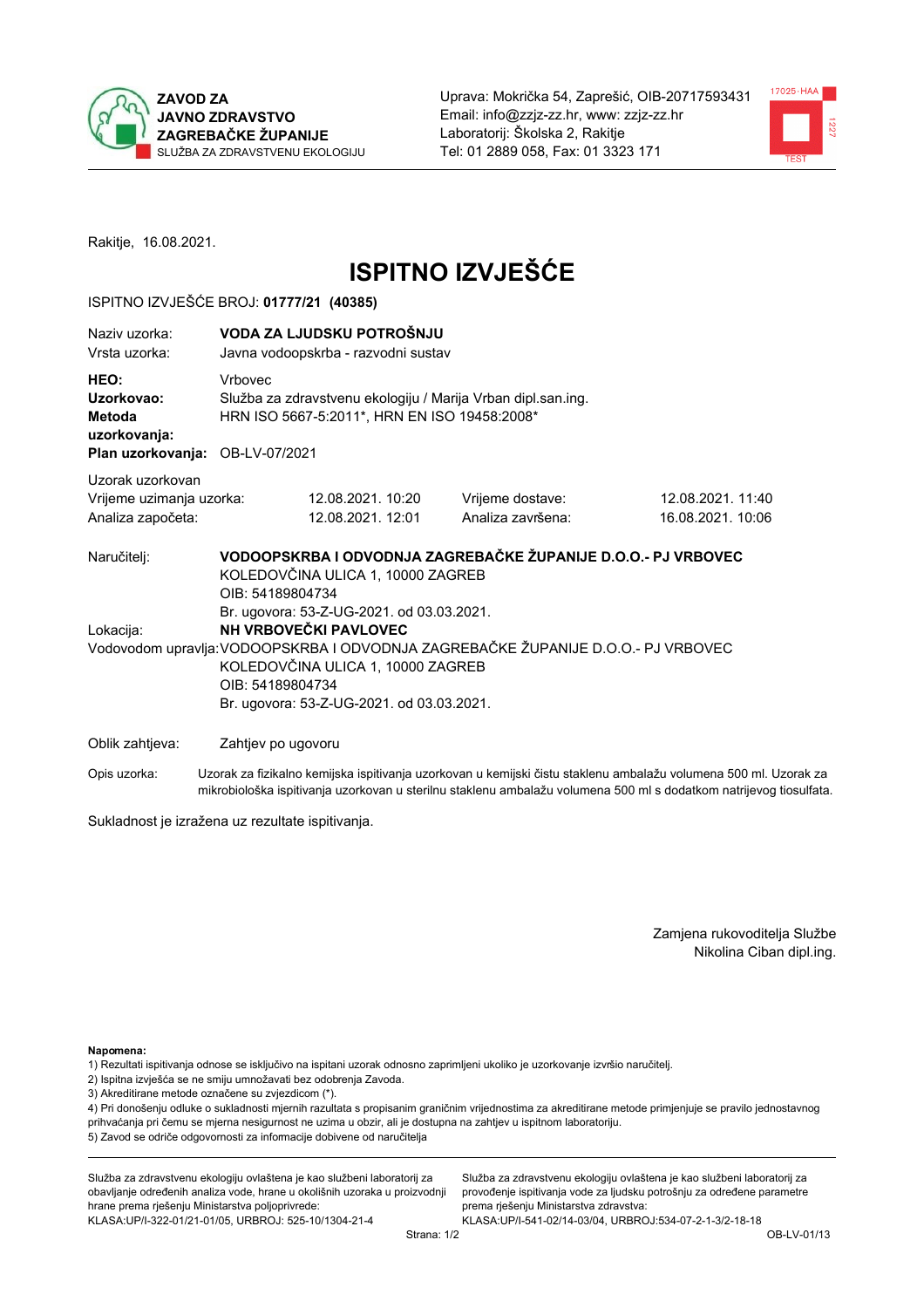## **REZULTATI ISPITIVANJA:**

| Pokazatelj                | <b>Metoda</b>                           | <b>MJ</b>                        | <b>Rezultatt</b> | <b>MDK**</b> | <b>Sukladno</b> |
|---------------------------|-----------------------------------------|----------------------------------|------------------|--------------|-----------------|
| Temperatura               | Standard Methods 21st Ed.<br>2005.2550B | $^{\circ}$ C                     | 21,8             | 25           | DA              |
| Slobodni rezidualni klor  | HRN EN ISO 7393-2:2018*                 | $mg/L$ Cl <sub>2</sub>           | 0,18             | 0,5          | DA              |
| Boja                      | HRN EN ISO 7887:2012                    | mg/L Pt/Co skale                 | < 5              | 20           | DA              |
| Mutnoća                   | HRN EN ISO 7027-1:2016*                 | NTU jedinica                     | 0,71             | 4            | DA              |
| <b>Miris</b>              | HRN EN 1622:2008                        |                                  | bez              | bez          | DA              |
| Okus                      | HRN EN 1622:2008                        |                                  | bez              | bez          | DA              |
| pH                        | HRN EN ISO 10523:2012*                  | pH jedinica                      | 7,5              | $6,5 - 9,5$  | DA              |
| Temp.pri određivanju pH   |                                         | $\overline{c}$                   | 19,4             |              |                 |
| Elektrovodljivost         | HRN EN 27888:2008*                      | $\mu$ Scm <sup>-1</sup> pri 20°C | 691              | 2.500        | DA              |
| Utrošak KMnO <sub>4</sub> | HRN EN ISO 8467:2001                    | mg/L $O_2$                       | 1,0              | 5,0          | DA              |
| Kloridi                   | HRN EN ISO 10304-1:2009*                | mg/L CI                          | 11,8             | 250,0        | DA              |
| Nitriti                   | HRN EN ISO 10304-1:2009*                | mg/L (NO <sub>2</sub> )          | < 0,050          | 0,50         | DA              |
| Nitrati                   | HRN EN ISO 10304-1:2009*                | mg/L $(NO3)$                     | 6,6              | 50           | DA              |
| Amonij                    | HRN ISO 7150-1:1998*                    | mg/L $(NH_{\lambda}^{\dagger})$  | 0,11             | 0,50         | DA              |

trezultat izražen kao manje od (<) odnosi se na granicu kvantifikacije

\*\*maksimalno dozvoljena koncentracija

## Izjava o sukladnosti

Prema ispitanim parametrima uzorak vode JE SUKLADAN zahtjevima članka 5. Zakona o vodi za ljudsku potrošnju (NN 56/2013, 64/2015, 104/2017, 115/2018, 16/2020) i priloga I Pravilnika o parametrima sukladnosti, metodama analize, monitoringu i planovima sigurnosti vode za ljudsku potrošnju te načinu vođenja registra pravnih osoba koje obavljaju djelatnost javne vodoopskrbe (NN 125/2017, 39/2020).

> Rukovoditelj Odjela Nikolina Ciban dipl.ing.

# Odjel za mikrobiološka ispitivanja voda

## **REZULTATI ISPITIVANJA:**

| Pokazateli             | <b>Metoda</b>           | <b>MJ</b>   | <b>Rezultat</b> | $MDK**$ | <b>Sukladno</b> |
|------------------------|-------------------------|-------------|-----------------|---------|-----------------|
| Ukupni kolifomi        | HRN EN ISO 9308-1:2014* | broj/100 mL |                 |         | DA              |
| Escherichia coli       | HRN EN ISO 9308-1:2014* | broj/100 mL |                 |         | DA              |
| Enterokoki             | HRN EN ISO 7899-2:2000* | broj/100 mL |                 |         | DA              |
| Aerobne bakt -36 C/48h | HRN EN ISO 6222:2000*   | broj/1 mL   |                 | 100     | DA              |
| Aerobne bakt -22 C/72h | HRN EN ISO 6222:2000*   | broj/1 mL   |                 | 100     | DA              |

\*\*maksimalno dozvoljena koncentracija

#### Izjava o sukladnosti

Prema ispitanim parametrima uzorak vode JE SUKLADAN zahtjevima članka 5. Zakona o vodi za ljudsku potrošnju (NN 56/2013, 64/2015, 104/2017, 115/2018, 16/2020) i priloga I Pravilnika o parametrima sukladnosti, metodama analize, monitoringu i planovima sigurnosti vode za ljudsku potrošnju te načinu vođenja registra pravnih osoba koje obavljaju djelatnost javne vodoopskrbe (NN 125/2017, 39/2020).

> Zamjena rukovoditelja Odjela Ivana Pulić Zelenika dipl.sanit.ing.

### KRAJ ISPITNOG IZVJEŠĆA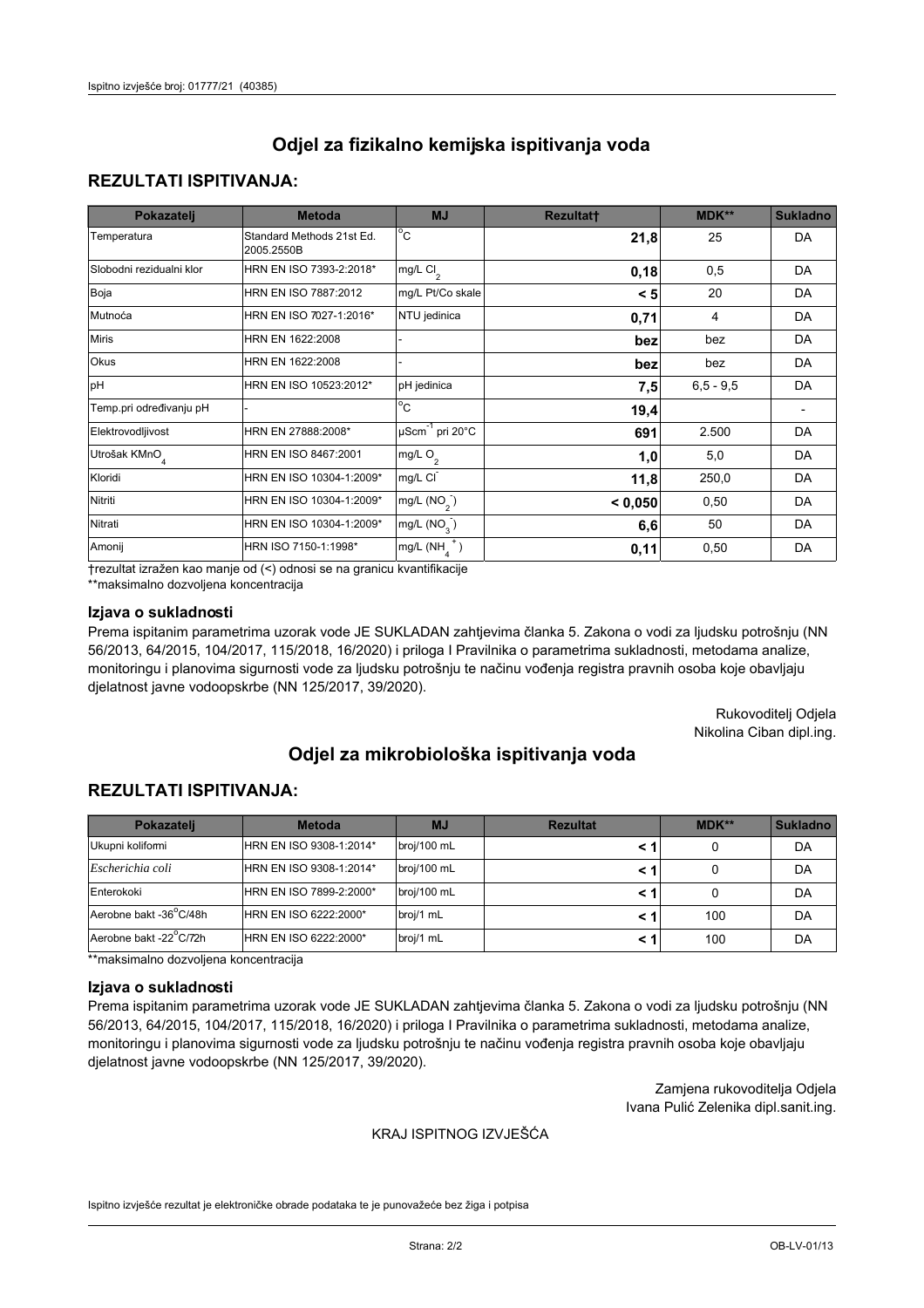



Rakitje, 16.08.2021.

# **ISPITNO IZVJEŠĆE**

## ISPITNO IZVJEŠĆE BROJ: 01778/21 (40386)

| Naziv uzorka:<br>Vrsta uzorka:                                                  |                  | VODA ZA LJUDSKU POTROŠNJU<br>Javna vodoopskrba - razvodni sustav                                             |                                                                                   |                                                                                                                  |  |  |  |
|---------------------------------------------------------------------------------|------------------|--------------------------------------------------------------------------------------------------------------|-----------------------------------------------------------------------------------|------------------------------------------------------------------------------------------------------------------|--|--|--|
| HEO:<br>Uzorkovao:<br>Metoda<br>uzorkovanja:<br>Plan uzorkovanja: OB-LV-07/2021 | Vrbovec          | Služba za zdravstvenu ekologiju / Marija Vrban dipl.san.ing.<br>HRN ISO 5667-5:2011*, HRN EN ISO 19458:2008* |                                                                                   |                                                                                                                  |  |  |  |
| Uzorak uzorkovan                                                                |                  |                                                                                                              |                                                                                   |                                                                                                                  |  |  |  |
| Vrijeme uzimanja uzorka:                                                        |                  | 12.08.2021. 10:30                                                                                            | Vrijeme dostave:                                                                  | 12.08.2021.11:40                                                                                                 |  |  |  |
| Analiza započeta:                                                               |                  | 12.08.2021. 12:02                                                                                            | Analiza završena:                                                                 | 16.08.2021. 10:06                                                                                                |  |  |  |
| Naručitelj:                                                                     | OIB: 54189804734 | KOLEDOVČINA ULICA 1, 10000 ZAGREB<br>Br. ugovora: 53-Z-UG-2021. od 03.03.2021.                               | VODOOPSKRBA I ODVODNJA ZAGREBAČKE ŽUPANIJE D.O.O.- PJ VRBOVEC                     |                                                                                                                  |  |  |  |
| Lokacija:                                                                       | <b>CERJE NH</b>  |                                                                                                              |                                                                                   |                                                                                                                  |  |  |  |
|                                                                                 | OIB: 54189804734 | KOLEDOVČINA ULICA 1, 10000 ZAGREB<br>Br. ugovora: 53-Z-UG-2021. od 03.03.2021.                               | Vodovodom upravlja: VODOOPSKRBA I ODVODNJA ZAGREBAČKE ŽUPANIJE D.O.O.- PJ VRBOVEC |                                                                                                                  |  |  |  |
| Oblik zahtjeva:                                                                 |                  | Zahtjev po ugovoru                                                                                           |                                                                                   |                                                                                                                  |  |  |  |
| Opis uzorka:                                                                    |                  |                                                                                                              |                                                                                   | Uzorak za fizikalno kemijska ispitivanja uzorkovan u kemijski čistu staklenu ambalažu volumena 500 ml. Uzorak za |  |  |  |

Sukladnost je izražena uz rezultate ispitivanja.

Zamjena rukovoditelja Službe Nikolina Ciban dipl.ing.

Napomena:

- 1) Rezultati ispitivanja odnose se isključivo na ispitani uzorak odnosno zaprimljeni ukoliko je uzorkovanje izvršio naručitelj.
- 2) Ispitna izvješća se ne smiju umnožavati bez odobrenja Zavoda.
- 3) Akreditirane metode označene su zvjezdicom (\*).

4) Pri donošenju odluke o sukladnosti mjernih razultata s propisanim graničnim vrijednostima za akreditirane metode primjenjuje se pravilo jednostavnog prihvaćanja pri čemu se mjerna nesigurnost ne uzima u obzir, ali je dostupna na zahtjev u ispitnom laboratoriju. 5) Zavod se odriče odgovornosti za informacije dobivene od naručitelja

mikrobiološka ispitivanja uzorkovan u sterilnu staklenu ambalažu volumena 500 ml s dodatkom natrijevog tiosulfata.

Služba za zdravstvenu ekologiju ovlaštena je kao službeni laboratorij za obavljanje određenih analiza vode, hrane u okolišnih uzoraka u proizvodnji hrane prema rješenju Ministarstva poljoprivrede: KLASA: UP/I-322-01/21-01/05, URBROJ: 525-10/1304-21-4

Služba za zdravstvenu ekologiju ovlaštena je kao službeni laboratorij za provođenje ispitivanja vode za ljudsku potrošnju za određene parametre prema rješenju Ministarstva zdravstva: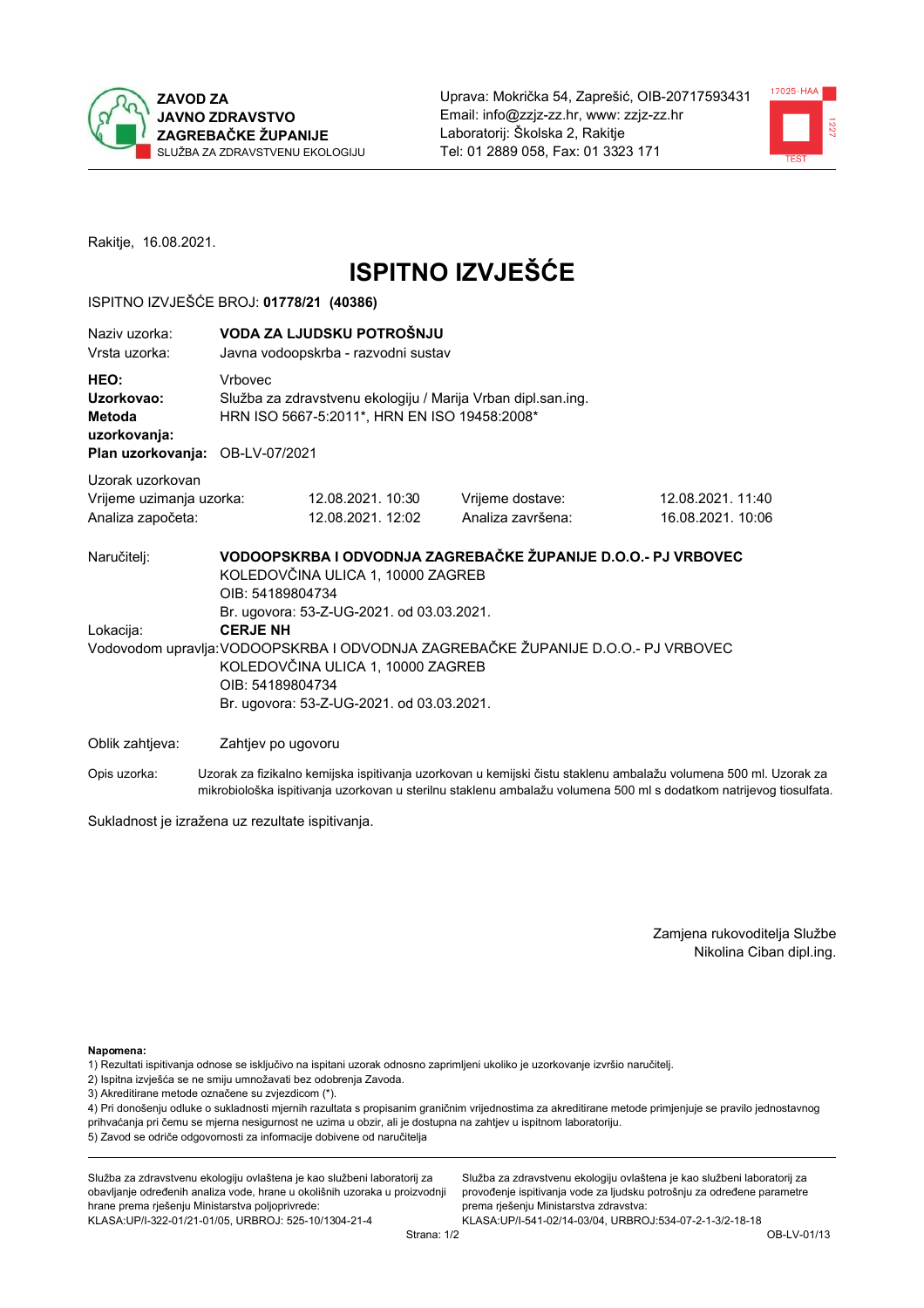## **REZULTATI ISPITIVANJA:**

| Pokazatelj                | <b>Metoda</b>                           | <b>MJ</b>                        | <b>Rezultatt</b> | MDK**       | <b>Sukladno</b> |
|---------------------------|-----------------------------------------|----------------------------------|------------------|-------------|-----------------|
| Temperatura               | Standard Methods 21st Ed.<br>2005.2550B | $^{\circ}$ C                     | 22,6             | 25          | DA              |
| Slobodni rezidualni klor  | HRN EN ISO 7393-2:2018*                 | mg/L $Cl2$                       | 0,22             | 0,5         | DA              |
| Boja                      | HRN EN ISO 7887:2012                    | mg/L Pt/Co skale                 | < 5              | 20          | DA              |
| Mutnoća                   | HRN EN ISO 7027-1:2016*                 | NTU jedinica                     | 0,38             | 4           | DA              |
| <b>Miris</b>              | HRN EN 1622:2008                        |                                  | bez              | bez         | DA              |
| Okus                      | HRN EN 1622:2008                        |                                  | bez              | bez         | DA              |
| pH                        | HRN EN ISO 10523:2012*                  | pH jedinica                      | 7,4              | $6,5 - 9,5$ | DA              |
| Temp.pri određivanju pH   |                                         | $\overline{c}$                   | 20,5             |             |                 |
| Elektrovodljivost         | HRN EN 27888:2008*                      | $\mu$ Scm <sup>-1</sup> pri 20°C | 484              | 2.500       | DA              |
| Utrošak KMnO <sub>4</sub> | HRN EN ISO 8467:2001                    | mg/L O <sub>2</sub>              | 0,8              | 5,0         | DA              |
| Kloridi                   | HRN EN ISO 10304-1:2009*                | mg/L CI                          | 12,3             | 250,0       | DA              |
| Nitriti                   | HRN EN ISO 10304-1:2009*                | mg/L $(NO2)$                     | < 0,050          | 0,50        | DA              |
| Nitrati                   | HRN EN ISO 10304-1:2009*                | mg/L (NO <sub>3</sub> )          | 7,2              | 50          | DA              |
| Amonij                    | HRN ISO 7150-1:1998*                    | mg/L $(NH_a^+)$                  | < 0,05           | 0,50        | DA              |

trezultat izražen kao manje od (<) odnosi se na granicu kvantifikacije

\*\*maksimalno dozvoljena koncentracija

## Izjava o sukladnosti

Prema ispitanim parametrima uzorak vode JE SUKLADAN zahtjevima članka 5. Zakona o vodi za ljudsku potrošnju (NN 56/2013, 64/2015, 104/2017, 115/2018, 16/2020) i priloga I Pravilnika o parametrima sukladnosti, metodama analize, monitoringu i planovima sigurnosti vode za ljudsku potrošnju te načinu vođenja registra pravnih osoba koje obavljaju djelatnost javne vodoopskrbe (NN 125/2017, 39/2020).

> Rukovoditelj Odjela Nikolina Ciban dipl.ing.

# Odjel za mikrobiološka ispitivanja voda

## **REZULTATI ISPITIVANJA:**

| Pokazateli             | <b>Metoda</b>           | <b>MJ</b>   | <b>Rezultat</b> | $MDK**$ | <b>Sukladno</b> |
|------------------------|-------------------------|-------------|-----------------|---------|-----------------|
| Ukupni kolifomi        | HRN EN ISO 9308-1:2014* | broj/100 mL |                 |         | DA              |
| Escherichia coli       | HRN EN ISO 9308-1:2014* | broj/100 mL |                 |         | DA              |
| Enterokoki             | HRN EN ISO 7899-2:2000* | broj/100 mL |                 |         | DA              |
| Aerobne bakt -36 C/48h | HRN EN ISO 6222:2000*   | broj/1 mL   |                 | 100     | DA              |
| Aerobne bakt -22 C/72h | HRN EN ISO 6222:2000*   | broj/1 mL   |                 | 100     | DA              |

\*\*maksimalno dozvoljena koncentracija

#### Izjava o sukladnosti

Prema ispitanim parametrima uzorak vode JE SUKLADAN zahtjevima članka 5. Zakona o vodi za ljudsku potrošnju (NN 56/2013, 64/2015, 104/2017, 115/2018, 16/2020) i priloga I Pravilnika o parametrima sukladnosti, metodama analize, monitoringu i planovima sigurnosti vode za ljudsku potrošnju te načinu vođenja registra pravnih osoba koje obavljaju djelatnost javne vodoopskrbe (NN 125/2017, 39/2020).

> Zamjena rukovoditelja Odjela Ivana Pulić Zelenika dipl.sanit.ing.

### KRAJ ISPITNOG IZVJEŠĆA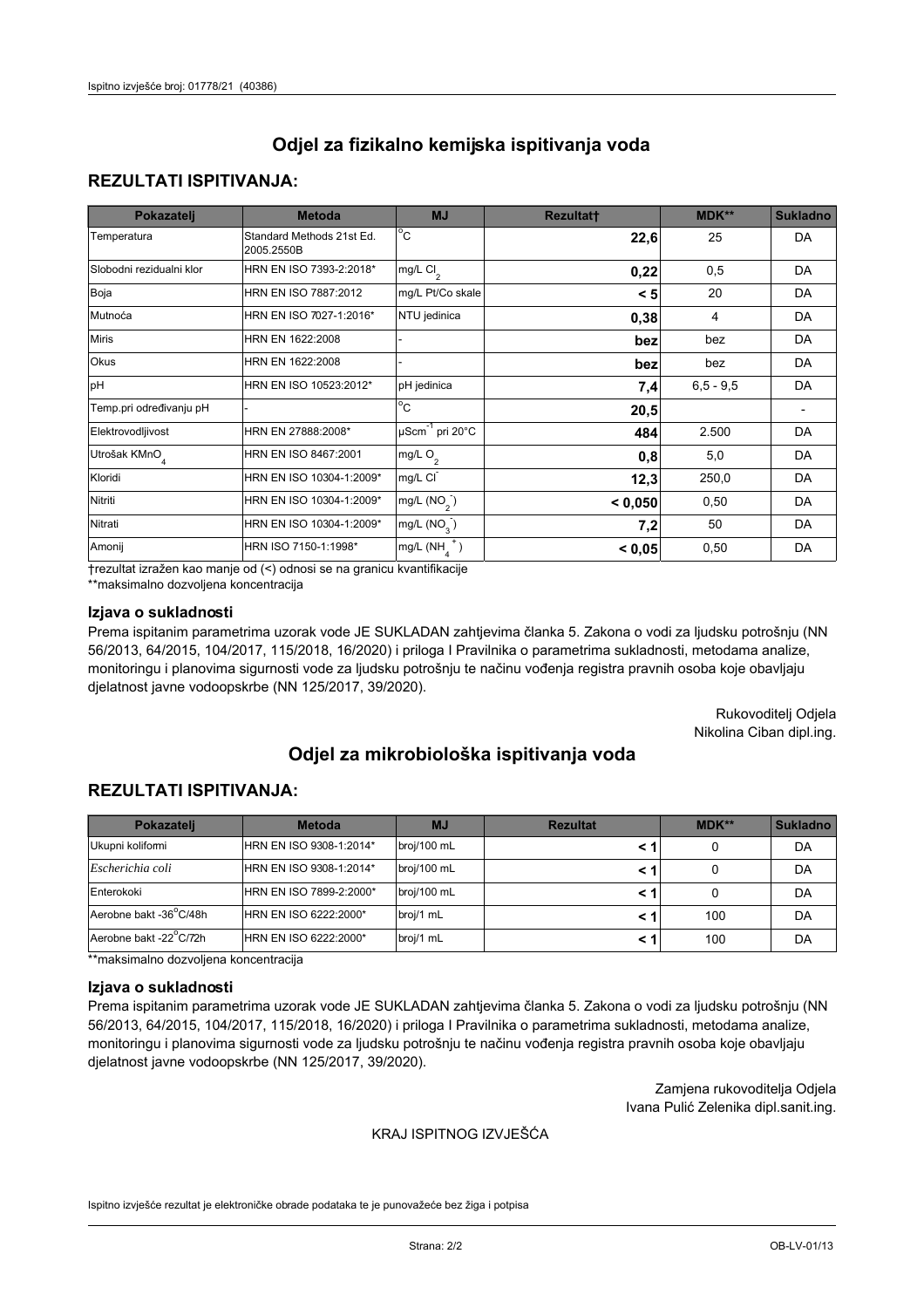



Rakitje, 16.08.2021.

# **ISPITNO IZVJEŠĆE**

## ISPITNO IZVJEŠĆE BROJ: 01779/21 (40387)

| Naziv uzorka:<br>Vrsta uzorka:                                                  |         | VODA ZA LJUDSKU POTROŠNJU<br>Javna vodoopskrba - razvodni sustav                                                                                                                   |                                                                                                                                                    |                                                                                                                  |  |  |  |
|---------------------------------------------------------------------------------|---------|------------------------------------------------------------------------------------------------------------------------------------------------------------------------------------|----------------------------------------------------------------------------------------------------------------------------------------------------|------------------------------------------------------------------------------------------------------------------|--|--|--|
| HEO:<br>Uzorkovao:<br>Metoda<br>uzorkovanja:<br>Plan uzorkovanja: OB-LV-07/2021 | Vrbovec | Služba za zdravstvenu ekologiju / Marija Vrban dipl.san.ing.<br>HRN ISO 5667-5:2011*, HRN EN ISO 19458:2008*                                                                       |                                                                                                                                                    |                                                                                                                  |  |  |  |
| Uzorak uzorkovan<br>Vrijeme uzimanja uzorka:<br>Analiza započeta:               |         | 12.08.2021. 10:50<br>12.08.2021. 12:02                                                                                                                                             | Vrijeme dostave:<br>Analiza završena:                                                                                                              | 12.08.2021.11:40<br>16.08.2021. 10:06                                                                            |  |  |  |
| Naručitelj:<br>Lokacija:                                                        |         | KOLEDOVČINA ULICA 1, 10000 ZAGREB<br>OIB: 54189804734<br>Br. ugovora: 53-Z-UG-2021. od 03.03.2021.<br>RAKOVEC, OPĆINA, NH<br>KOLEDOVČINA ULICA 1, 10000 ZAGREB<br>OIB: 54189804734 | VODOOPSKRBA I ODVODNJA ZAGREBAČKE ŽUPANIJE D.O.O.- PJ VRBOVEC<br>Vodovodom upravlja: VODOOPSKRBA I ODVODNJA ZAGREBAČKE ŽUPANIJE D.O.O.- PJ VRBOVEC |                                                                                                                  |  |  |  |
| Oblik zahtjeva:                                                                 |         | Br. ugovora: 53-Z-UG-2021. od 03.03.2021.<br>Zahtjev po ugovoru                                                                                                                    |                                                                                                                                                    |                                                                                                                  |  |  |  |
| Opis uzorka:                                                                    |         |                                                                                                                                                                                    |                                                                                                                                                    | Uzorak za fizikalno kemijska ispitivanja uzorkovan u kemijski čistu staklenu ambalažu volumena 500 ml. Uzorak za |  |  |  |

mikrobiološka ispitivanja uzorkovan u sterilnu staklenu ambalažu volumena 500 ml s dodatkom natrijevog tiosulfata.

Sukladnost je izražena uz rezultate ispitivanja.

Zamjena rukovoditelja Službe Nikolina Ciban dipl.ing.

Napomena:

- 1) Rezultati ispitivanja odnose se isključivo na ispitani uzorak odnosno zaprimljeni ukoliko je uzorkovanje izvršio naručitelj.
- 2) Ispitna izvješća se ne smiju umnožavati bez odobrenja Zavoda.
- 3) Akreditirane metode označene su zvjezdicom (\*).

4) Pri donošenju odluke o sukladnosti mjernih razultata s propisanim graničnim vrijednostima za akreditirane metode primjenjuje se pravilo jednostavnog prihvaćanja pri čemu se mjerna nesigurnost ne uzima u obzir, ali je dostupna na zahtjev u ispitnom laboratoriju. 5) Zavod se odriče odgovornosti za informacije dobivene od naručitelja

Služba za zdravstvenu ekologiju ovlaštena je kao službeni laboratorij za obavljanje određenih analiza vode, hrane u okolišnih uzoraka u proizvodnji hrane prema rješenju Ministarstva poljoprivrede: KLASA.UP/I-322-01/21-01/05, URBROJ: 525-10/1304-21-4

Služba za zdravstvenu ekologiju ovlaštena je kao službeni laboratorij za provođenje ispitivanja vode za ljudsku potrošnju za određene parametre prema rješenju Ministarstva zdravstva: KLASA:UP/I-541-02/14-03/04, URBROJ:534-07-2-1-3/2-18-18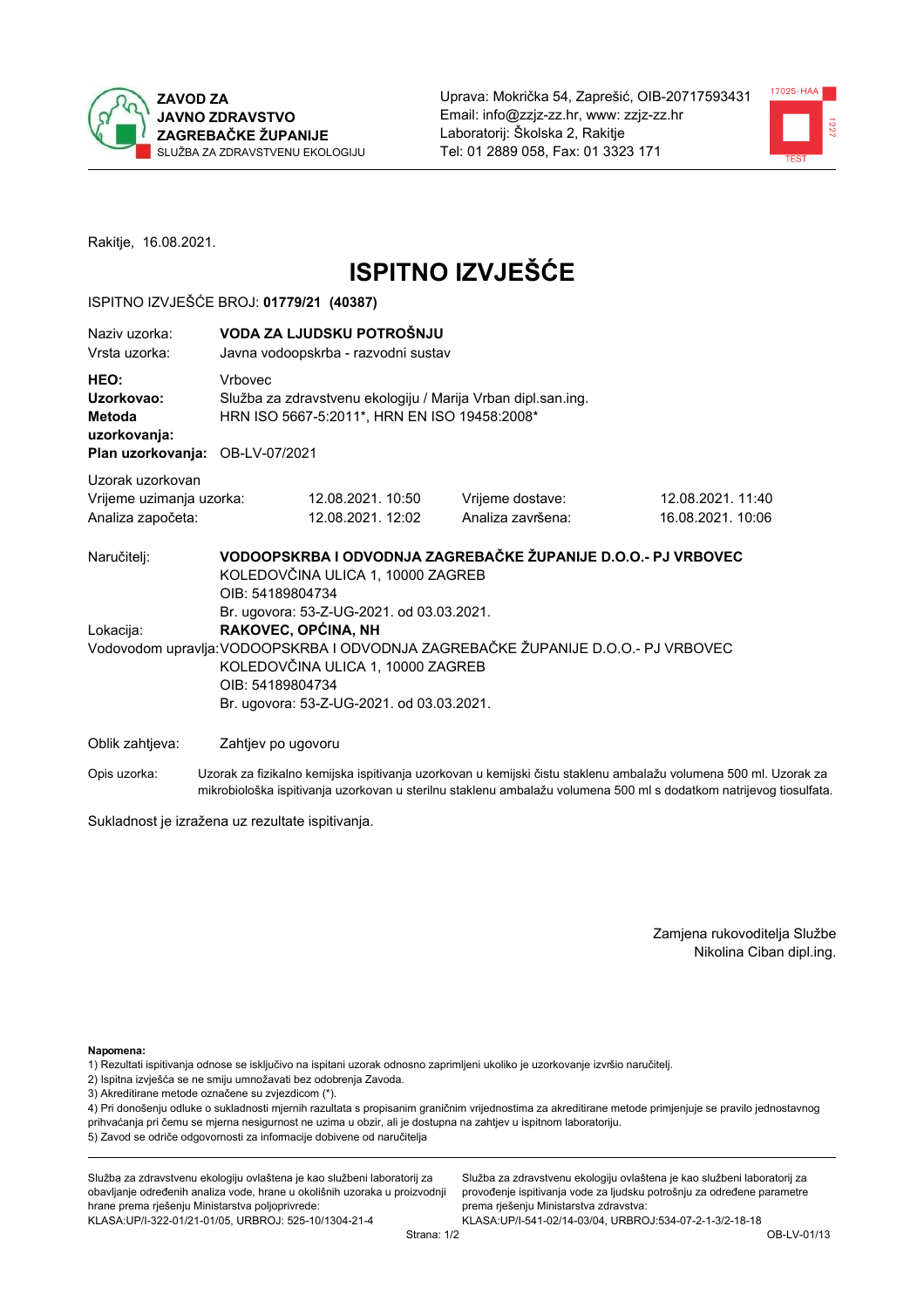## **REZULTATI ISPITIVANJA:**

| Pokazatelj                | <b>Metoda</b>                           | <b>MJ</b>                                | <b>Rezultatt</b> | <b>MDK**</b> | <b>Sukladno</b> |
|---------------------------|-----------------------------------------|------------------------------------------|------------------|--------------|-----------------|
| Temperatura               | Standard Methods 21st Ed.<br>2005.2550B | $\overline{C}$                           | 20,2             | 25           | DA              |
| Slobodni rezidualni klor  | HRN EN ISO 7393-2:2018*                 | $\overline{\text{mg/L}}$ Cl <sub>2</sub> | 0,17             | 0,5          | DA              |
| Boja                      | HRN EN ISO 7887:2012                    | mg/L Pt/Co skale                         | < 5              | 20           | DA              |
| Mutnoća                   | HRN EN ISO 7027-1:2016*                 | NTU jedinica                             | 0,24             | 4            | DA              |
| <b>Miris</b>              | HRN EN 1622:2008                        |                                          | bez              | bez          | DA              |
| Okus                      | HRN EN 1622:2008                        |                                          | bez              | bez          | DA              |
| pH                        | HRN EN ISO 10523:2012*                  | pH jedinica                              | 7,4              | $6.5 - 9.5$  | DA              |
| Temp.pri određivanju pH   |                                         | $\overline{c}$                           | 21,6             |              |                 |
| Elektrovodljivost         | HRN EN 27888:2008*                      | $\mu$ Scm <sup>-1</sup> pri 20°C         | 489              | 2.500        | DA              |
| Utrošak KMnO <sub>4</sub> | HRN EN ISO 8467:2001                    | mg/L $O_2$                               | 0,8              | 5,0          | DA              |
| Kloridi                   | HRN EN ISO 10304-1:2009*                | mg/L CI                                  | 12,3             | 250,0        | DA              |
| Nitriti                   | HRN EN ISO 10304-1:2009*                | mg/L $(NO2)$                             | < 0.050          | 0,50         | DA              |
| Nitrati                   | HRN EN ISO 10304-1:2009*                | mg/L $(NO3)$                             | 7,2              | 50           | DA              |
| Amonij                    | HRN ISO 7150-1:1998*                    | mg/L $(NH_{\lambda}^{\dagger})$          | < 0,05           | 0,50         | DA              |

trezultat izražen kao manje od (<) odnosi se na granicu kvantifikacije

\*\*maksimalno dozvoljena koncentracija

#### Izjava o sukladnosti

Prema ispitanim parametrima uzorak vode JE SUKLADAN zahtjevima članka 5. Zakona o vodi za ljudsku potrošnju (NN 56/2013, 64/2015, 104/2017, 115/2018, 16/2020) i priloga I Pravilnika o parametrima sukladnosti, metodama analize, monitoringu i planovima sigurnosti vode za ljudsku potrošnju te načinu vođenja registra pravnih osoba koje obavljaju djelatnost javne vodoopskrbe (NN 125/2017, 39/2020).

> Rukovoditelj Odjela Nikolina Ciban dipl.ing.

# Odjel za mikrobiološka ispitivanja voda

## **REZULTATI ISPITIVANJA:**

| Pokazateli             | <b>Metoda</b>           | <b>MJ</b>   | <b>Rezultat</b> | $MDK**$ | <b>Sukladno</b> |
|------------------------|-------------------------|-------------|-----------------|---------|-----------------|
| Ukupni kolifomi        | HRN EN ISO 9308-1:2014* | broj/100 mL |                 |         | DA              |
| Escherichia coli       | HRN EN ISO 9308-1:2014* | broj/100 mL |                 |         | DA              |
| Enterokoki             | HRN EN ISO 7899-2:2000* | broj/100 mL |                 |         | DA              |
| Aerobne bakt -36 C/48h | HRN EN ISO 6222:2000*   | broj/1 mL   | 20              | 100     | DA              |
| Aerobne bakt -22 C/72h | HRN EN ISO 6222:2000*   | broj/1 mL   |                 | 100     | DA              |

\*\*maksimalno dozvoljena koncentracija

#### Izjava o sukladnosti

Prema ispitanim parametrima uzorak vode JE SUKLADAN zahtjevima članka 5. Zakona o vodi za ljudsku potrošnju (NN 56/2013, 64/2015, 104/2017, 115/2018, 16/2020) i priloga I Pravilnika o parametrima sukladnosti, metodama analize, monitoringu i planovima sigurnosti vode za ljudsku potrošnju te načinu vođenja registra pravnih osoba koje obavljaju djelatnost javne vodoopskrbe (NN 125/2017, 39/2020).

> Zamjena rukovoditelja Odjela Ivana Pulić Zelenika dipl.sanit.ing.

#### KRAJ ISPITNOG IZVJEŠĆA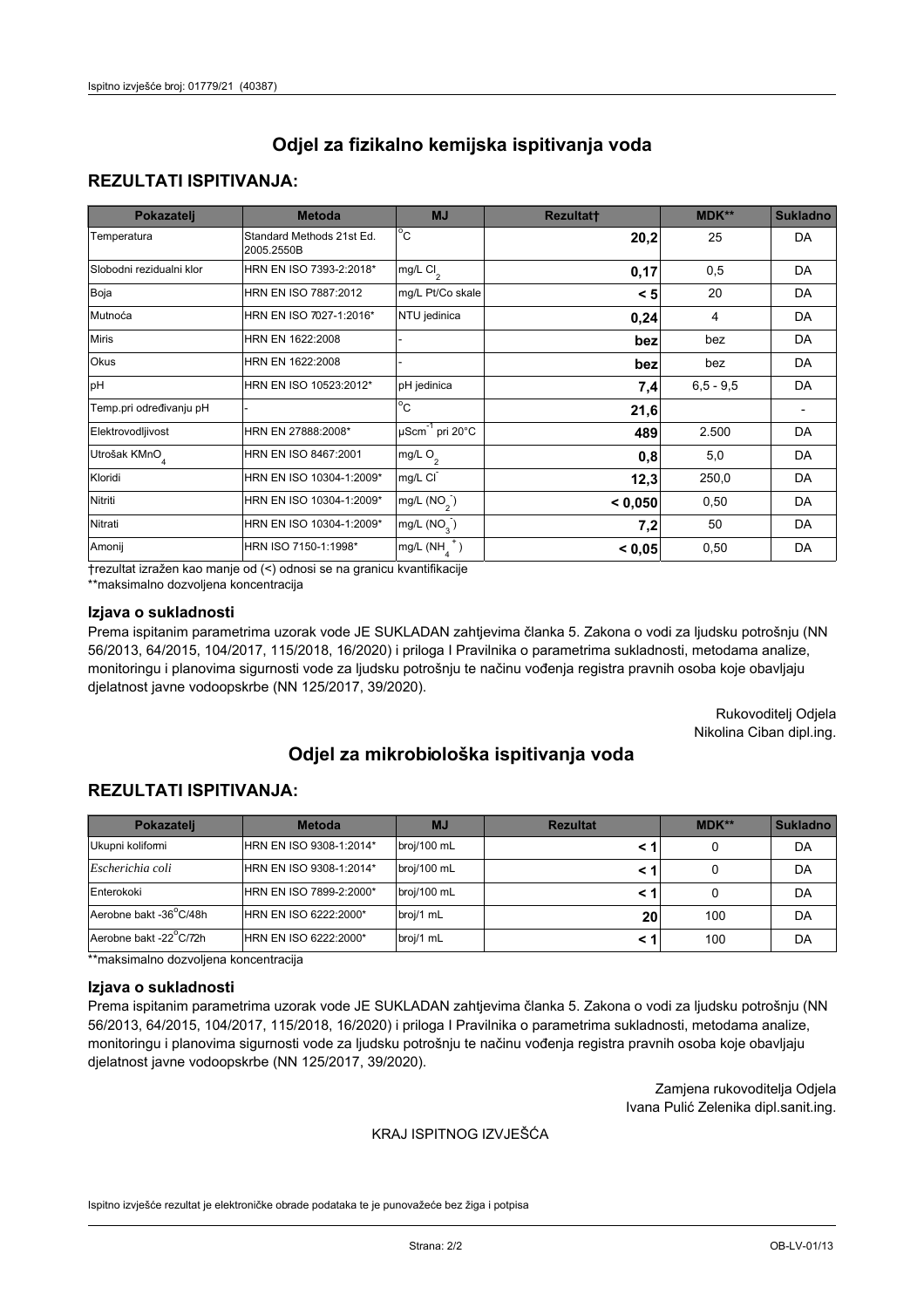



Rakitje, 16.08.2021.

# **ISPITNO IZVJEŠĆE**

## ISPITNO IZVJEŠĆE BROJ: 01780/21 (40388)

| Naziv uzorka:<br>Vrsta uzorka:                                                  |                    | VODA ZA LJUDSKU POTROŠNJU<br>Javna vodoopskrba - razvodni sustav                                                                                                                                                                                                                |                                       |                                        |  |  |
|---------------------------------------------------------------------------------|--------------------|---------------------------------------------------------------------------------------------------------------------------------------------------------------------------------------------------------------------------------------------------------------------------------|---------------------------------------|----------------------------------------|--|--|
| HEO:<br>Uzorkovao:<br>Metoda<br>uzorkovanja:<br>Plan uzorkovanja: OB-LV-07/2021 | Vrbovec            | Služba za zdravstvenu ekologiju / Marija Vrban dipl.san.ing.<br>HRN ISO 5667-5:2011*, HRN EN ISO 19458:2008*                                                                                                                                                                    |                                       |                                        |  |  |
| Uzorak uzorkovan<br>Vrijeme uzimanja uzorka:<br>Analiza započeta:               |                    | 12.08.2021. 11:00<br>12.08.2021. 12:03                                                                                                                                                                                                                                          | Vrijeme dostave:<br>Analiza završena: | 12.08.2021. 11:40<br>16.08.2021. 10:07 |  |  |
| Naručitelj:<br>Lokacija:                                                        |                    | VODOOPSKRBA I ODVODNJA ZAGREBAČKE ŽUPANIJE D.O.O.- PJ VRBOVEC<br>KOLEDOVČINA ULICA 1, 10000 ZAGREB<br>OIB: 54189804734<br>Br. ugovora: 53-Z-UG-2021. od 03.03.2021.<br><b>BANIČEVEC NH</b><br>Vodovodom upravlja: VODOOPSKRBA I ODVODNJA ZAGREBAČKE ŽUPANIJE D.O.O.- PJ VRBOVEC |                                       |                                        |  |  |
|                                                                                 | OIB: 54189804734   | KOLEDOVČINA ULICA 1, 10000 ZAGREB<br>Br. ugovora: 53-Z-UG-2021. od 03.03.2021.                                                                                                                                                                                                  |                                       |                                        |  |  |
| Oblik zahtjeva:                                                                 | Zahtjev po ugovoru | .                                                                                                                                                                                                                                                                               |                                       |                                        |  |  |

Opis uzorka: Uzorak za fizikalno kemijska ispitivanja uzorkovan u kemijski čistu staklenu ambalažu volumena 500 ml. Uzorak za mikrobiološka ispitivanja uzorkovan u sterilnu staklenu ambalažu volumena 500 ml s dodatkom natrijevog tiosulfata.

Sukladnost je izražena uz rezultate ispitivanja.

Zamjena rukovoditelja Službe Nikolina Ciban dipl.ing.

Napomena:

1) Rezultati ispitivanja odnose se isključivo na ispitani uzorak odnosno zaprimljeni ukoliko je uzorkovanje izvršio naručitelj.

- 2) Ispitna izvješća se ne smiju umnožavati bez odobrenja Zavoda.
- 3) Akreditirane metode označene su zvjezdicom (\*).

4) Pri donošenju odluke o sukladnosti mjernih razultata s propisanim graničnim vrijednostima za akreditirane metode primjenjuje se pravilo jednostavnog prihvaćanja pri čemu se mjerna nesigurnost ne uzima u obzir, ali je dostupna na zahtjev u ispitnom laboratoriju. 5) Zavod se odriče odgovornosti za informacije dobivene od naručitelja

Služba za zdravstvenu ekologiju ovlaštena je kao službeni laboratorij za obavljanje određenih analiza vode, hrane u okolišnih uzoraka u proizvodnji hrane prema rješenju Ministarstva poljoprivrede: KLASA:UP/I-322-01/21-01/05, URBROJ: 525-10/1304-21-4

Služba za zdravstvenu ekologiju ovlaštena je kao službeni laboratorij za provođenje ispitivanja vode za ljudsku potrošnju za određene parametre prema rješenju Ministarstva zdravstva: